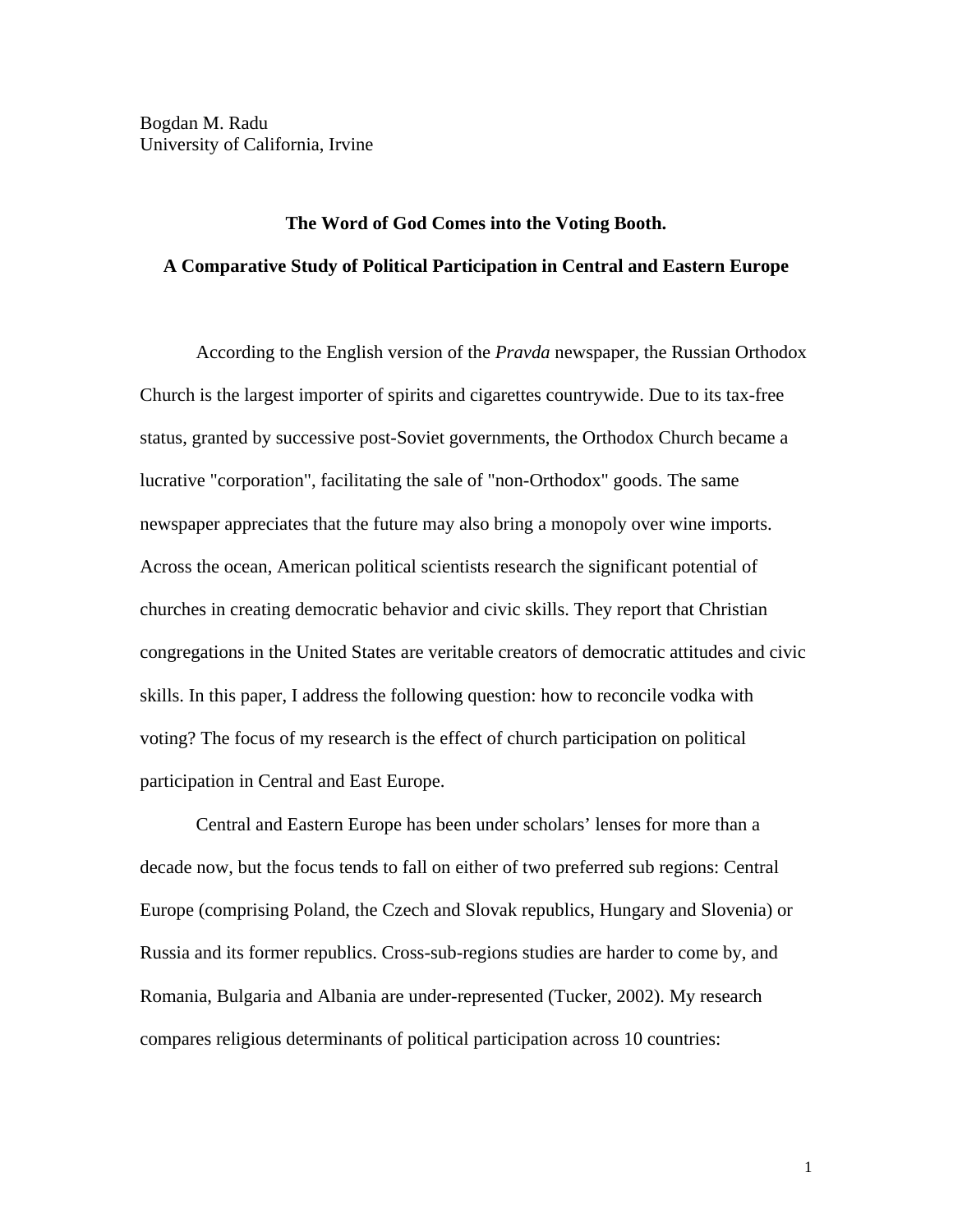Czechoslovakia, Poland, Hungary, Russia, Bulgaria, Albania, Romania and the three Baltic republics, Estonia, Latvia and Lithuania.

Indeed, Central Europe, Eastern Europe and the former Soviet republics share more differences than similarities. Language patterns, ethnicities, forms of government and social and political pasts differ. Their histories include a wide range of political entities from Imperial Russia, to independent Romanian pre-state organizations, to Ottoman dominated Bulgaria and to the Austrian Hungarian monarchy. As difficult as comparisons across Central and Eastern Europe may be, at least three commonalities justify the effort. First, all the countries in the region have a communist past. Second, all the countries were part of imperial powers. Third, democratization has been undertaken in each and every country. Pre-communist and communist pasts are relevant factors in explaining democratic outcomes (Ekiert, 1991).

 According to the majority of "international assessors of democracy", Central Europe consists of consolidated market economies and democracies, while Eastern Europe, Russia and the former Soviet Republics are still in transition (Freedom House, USAID). What causes differences in performance? Comparative studies are specifically design to answer these types of question, and this is what I attempt in this paper. I explore whether religious denominations and church attendance patterns influence political participation, and thus influence the creation of a democratic political culture. More specifically, I test two alternative hypotheses. First, along the lines of Max Weber's Protestant Ethics, I ask whether particular denominations affect patterns of political participation in similar ways across countries. This hypothesis is labeled the "essentialist" hypothesis. Second, I assert the importance of every country's social, cultural and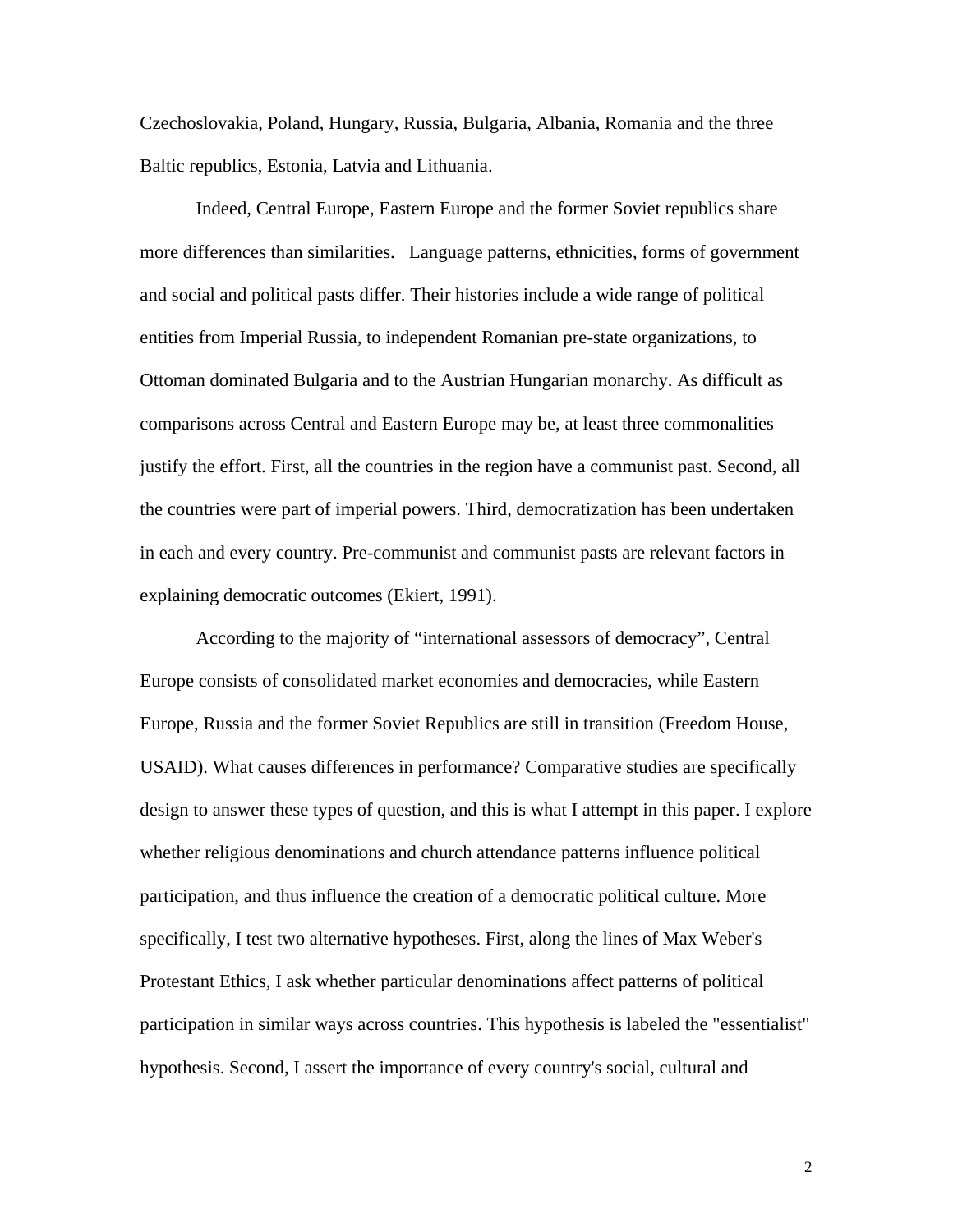religious context, and assess the impact of religious participation measures on political participation country by country. I name this latter hypothesis "contextual".

 The structure of the paper is as follows. First, I will explain the relationship that I see between religion, transitions to democracy and political participation. I assert that, because of the popularity of religion and high rates of church attendance across Central and Eastern Europe, learning and developing civic skills in religious arenas is a possibility. Second, I will introduce the Civic Volunteerism Model developed by Verba, Schlozman and Brady (1995) as a framework for studying determinants of political participation. In this section I explain why the CVM model is not very helpful in studying religious determinants of political participation in Central and Eastern Europe, and present a more contextual model (Wood, 1999). In the third section, I perform data analysis for 10 countries, and I assess the impact of religious participation on measures of political involvement. Fourth, I draw the conclusions of this study, and discuss its explanatory power and inherent limitations.

### **1. Constitutions, voting booths and altars**

The connection between transitions to democracy, church involvement and political participation is not obvious. Transitions to democracy imply both institutional choices and the response of the population to these new institutions. Institutional choices are easier and more controllable processes than the rooting of these institutions. As an illustrative example, Taagepera (2003) analyzes the process of choosing electoral rules for democracies in transition, and he concludes that, after reinventing the wheel, every country ends up with a variation of an already extant system. The previous example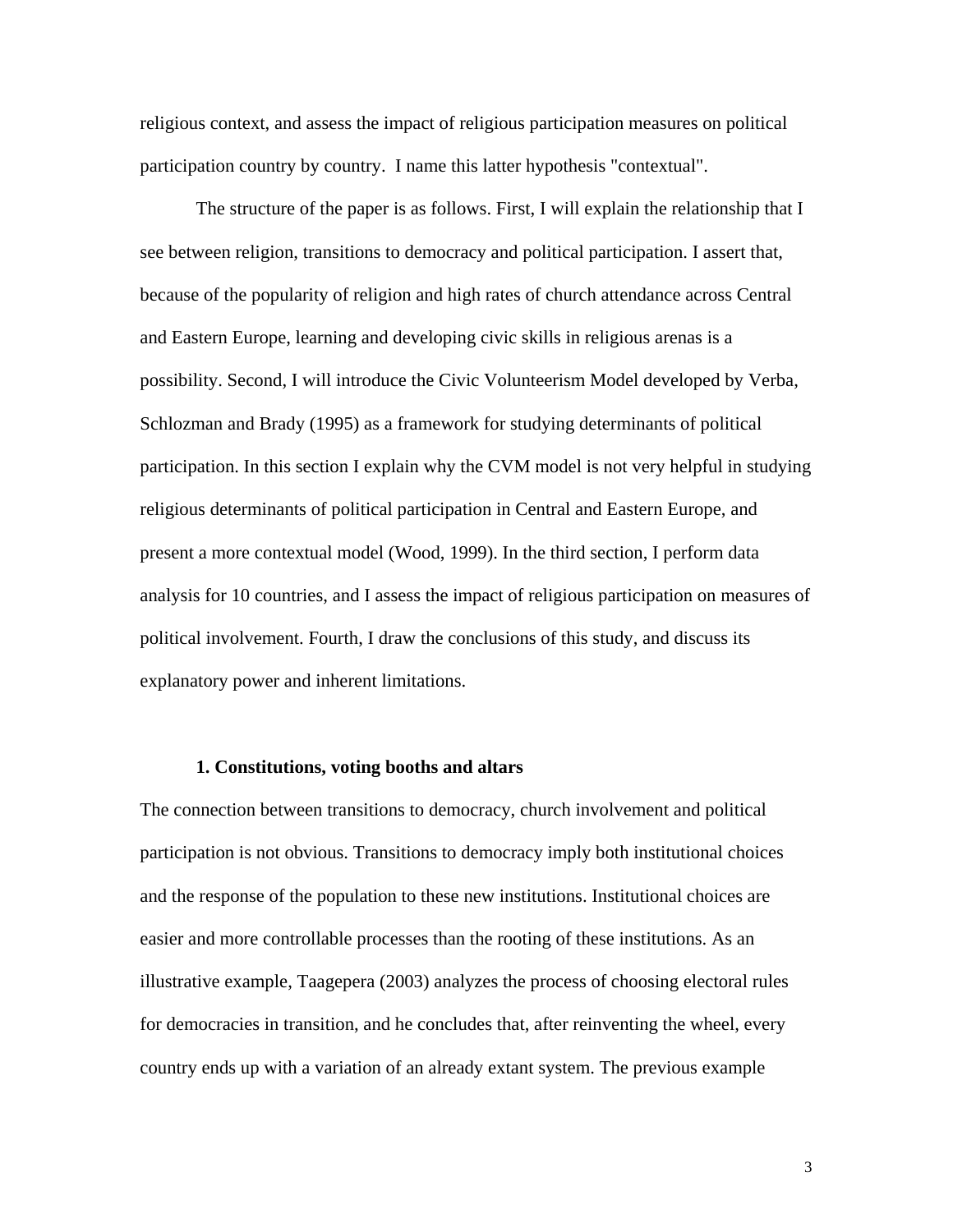illustrates the fact that institutional choices have a limited range of variation, while the correlative process of rooting them in the national post-authoritarian context can have endless outcomes. Lijphart(1996), Diamond, Linz and Lipset (1995 ), Mainwarring (1992, 1997) are just a few authors that researched transitions from an institutional point of view.

In consolidated democracies, the response of the population reflects aspects of democratic political culture such as political participation and behaviors. Successful transitions need political participation, and political participation in transitional countries requires mobilization and recruitment effort, due to the lack of democratic political culture hindered by an authoritarian regime. Among mobilizing factors, religion and churches can mobilize citizens politically, and thus contribute to the creation of both a consolidated democracy and democratic culture. The question remains. Do they mobilize? And, if so, to what extent and to what purpose?

 Democratic regimes depend on political participation for their validation and for the mere functioning of the regime. In addition to the heavy accent placed on participation per se, democracy also requires particular forms of political participation: voting (Duch, 1993) and the open discussion of the polity's problems (Barnes, 2001). It also requires party identification, a form of political engagement that is often a close precursor of participation. In addition, political participation is usually measured by degree of involvement in political issues, ranging from voting to participation in protests and identification with a political party. However, these measurements do not speak by themselves about civic skills. Are the people participating because they feel empowered and have already developed civic skills, or are they merely recruited by a powerful agent?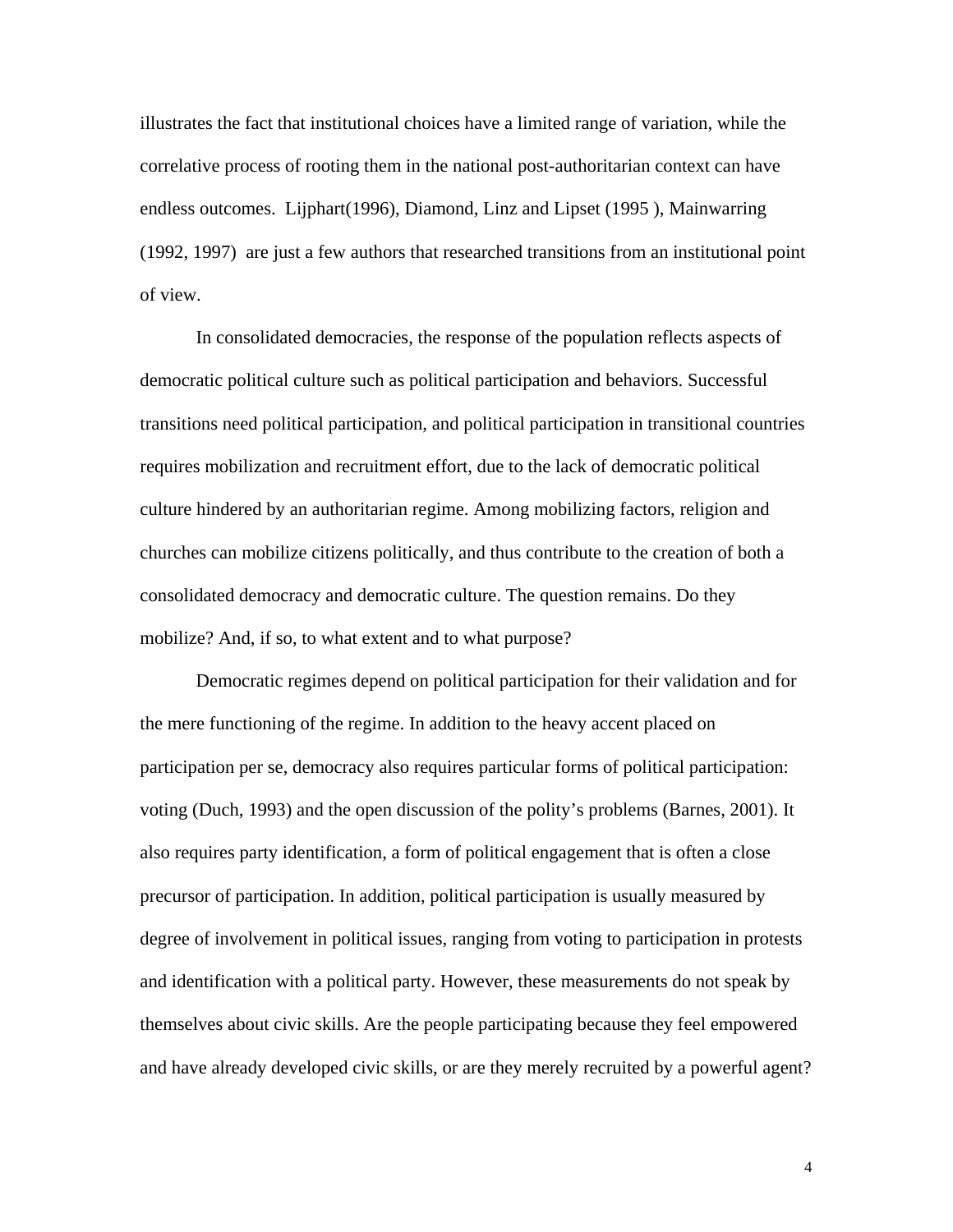This question gives rise to a discussion of civil society. In established democracies, civil society is one of the main political mobilizers (Verba et al. 1995). What is its role in democratizing countries?

 Civil society is a necessary complement for democracy. Building on DeTocqueville's observations of 19th century American voluntary associations, civil society comprises all the participatory aspects of the society that are not specifically political and are outside the state sphere. It is the key concept that characterizes current discourses on democratization. People outside of government getting together and solving problems is the necessary attribute of every consolidating democracy. Expanding on DeTocqueville's observations, Robert Putnam (1993, 2000) developed the concept of social capital, as the most useful resource that a good civil society has, and hence revived the term.

 Civil society is usually connected with associationalism (Kaldor and Vejvoda, 1997). Multiple non-governmental organizations that determine split loyalties and overlapping identities are at the base of American pluralism. However, Cohen and Arato (1994) qualify the term, and ask what is the probability of seeing multiple groups in Central and Eastern Europe as compared to cases of consolidated democracies. Carothers (1999) explains that foreign imported associations, or associational ideas do not grow roots in Central and Eastern Europe because there is no tradition for them. In addition, Kaldor and Vajvoda (1997) explain that civil society is a more familiar term for some countries in Central and Eastern Europe (Hungary, Slovakia and, in the late 80s, Poland becomes the epitome of civil society through the Solidarity movement) while the rest are not familiar with the concept. Ekiert (1991) also asserts that the breakdown of the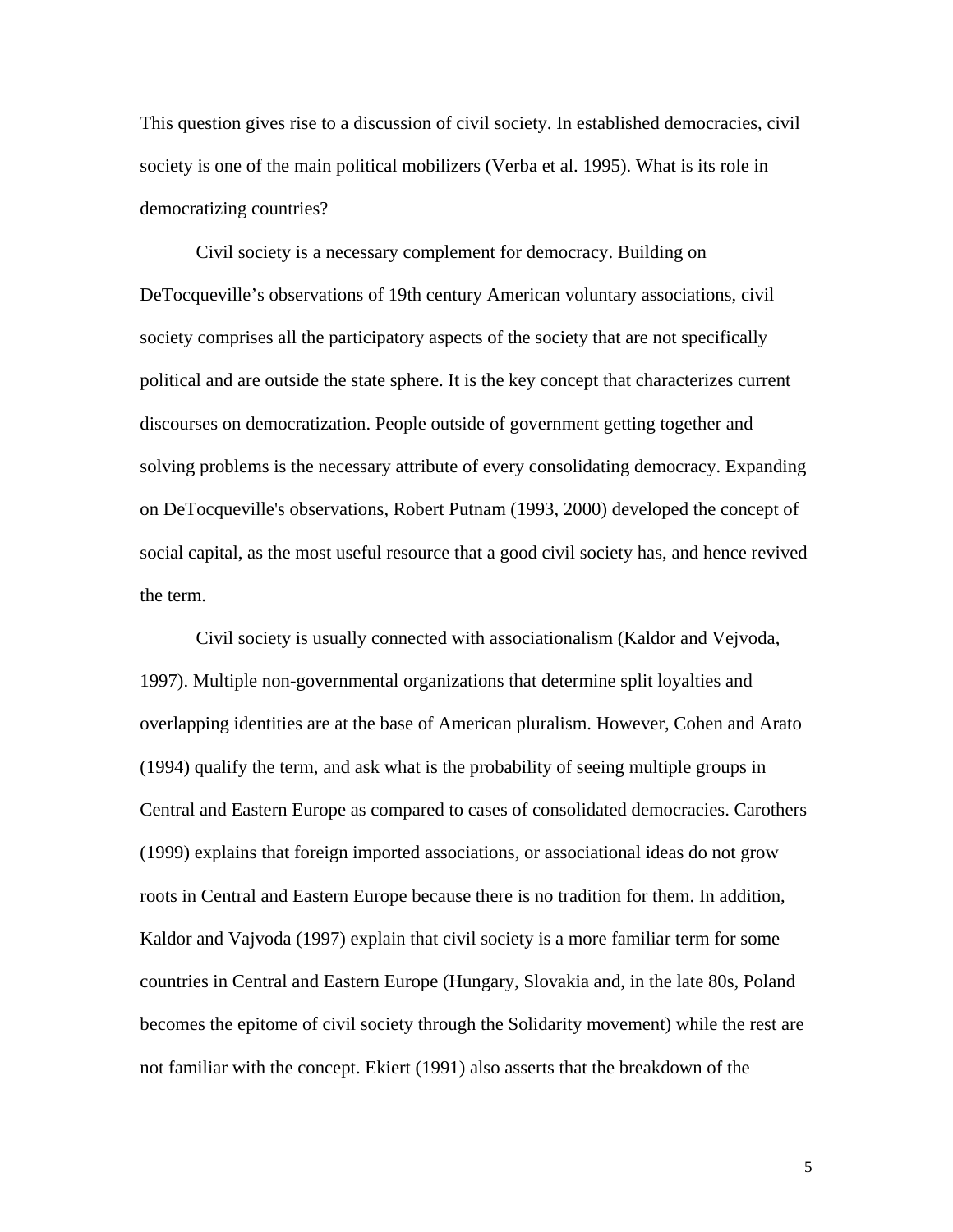communist regime created a dramatic decrease in popularity and authority of both state and civil society, and resulted in apathy.

 Even if Putnam is offering fairly detailed recipes for a flourishing civil society that will benefit the democratic polity, different countries follow these recipes differently, according to their respective historical, social and cultural contexts. It is thus important to focus on the effect on civic skills and political participation from those organizations that actually seem to fare better after the breakdown of the communist regime in terms of popularity and participation rates.

I chose to analyze the role of the church in affecting political participation because it is the only institution that is trusted in Central and Eastern Europe by the population. According to Mishler and Rose (1997), disappointments caused by democratic transition creates political malaise, observable in decreasing rates of turnout among other things. The church and the army however, continue to be highly trusted institutions. Additionally, people actually participate in religious activities more than any other political or social events (Mishler and Rose, 1997). There are differences within Central and Eastern Europe, but overall the rate of church attendance is higher than any other participatory activity.

 Furthermore, the role of the church as a segment of civil society that can manufacture civic skills is significant from an ethical point of view. According to Barnes (2001), there are few political institutions that have been left uncompromised by the communist regime. For example, trade unions represent part of the communist inheritance. High rates of participation in trade unions after 1989 are to be understood by their quasi-mandatory membership status.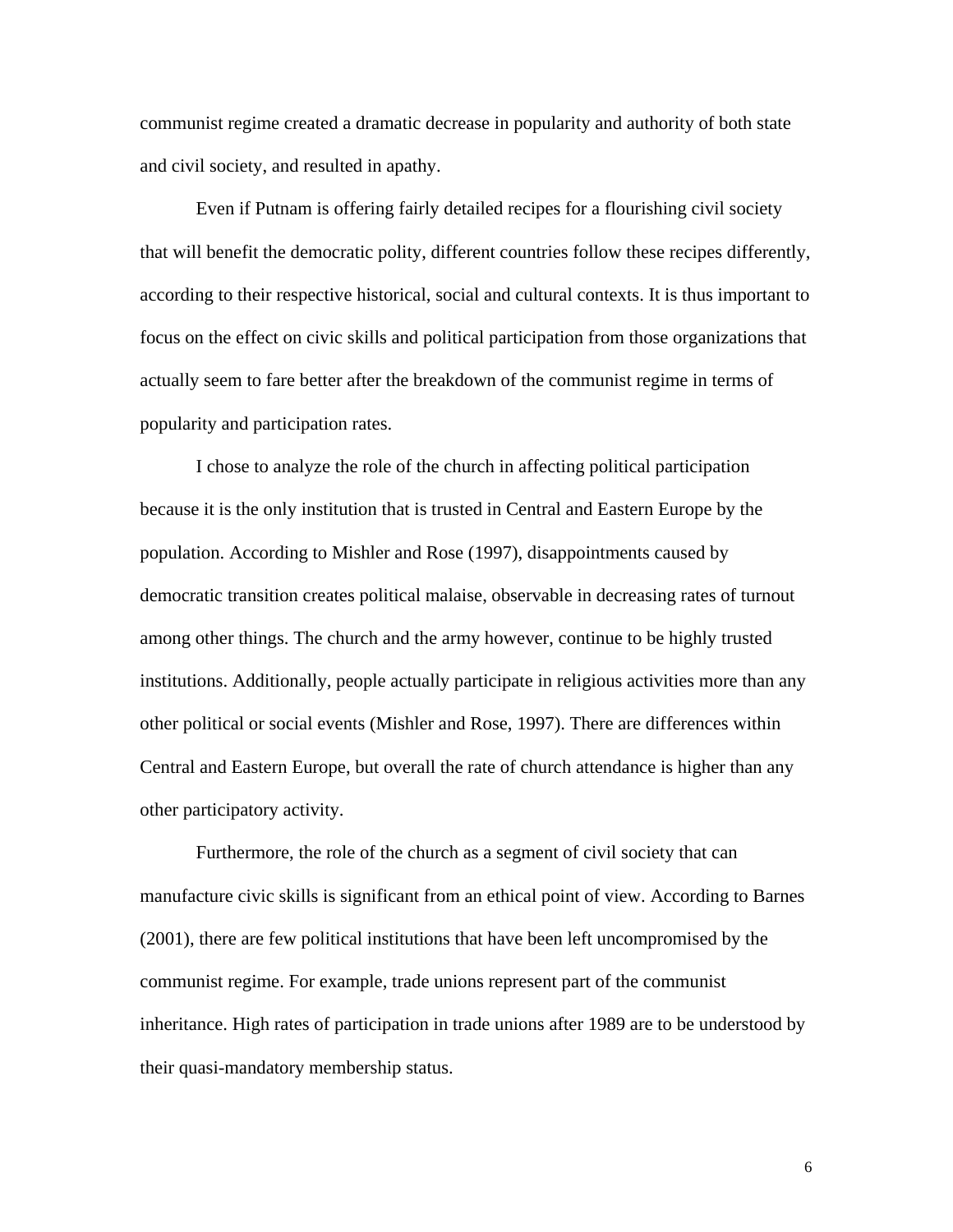The triad democratization-participation-church reflects an ongoing debate about political culture and political participation that will be the last point of this section. Does democracy require democratic political culture, or is it that democratic political culture is created by the democratic regime? Is church participation the link or the deterrent for successful creation of political culture and democracy? Almond and Verba (1963) and Inglehart (1990) are advocates of the first approach. Democratic political culture manifested as civic beliefs and participatory acts conditions democratic development. This is a culturalist thesis that asserts the necessary priority of democratic values before democratization occurs. Following this thesis, the countries in Central and Eastern Europe have fairly bleak prospects for democratic consolidation, due to their communist experience: "One of the worst legacies of authoritarian rule is the lingering depoliticization of the population, where political involvement was confined to obligatory channels (and thus discredited) or else forbidden" (Barnes, 2001: 99). Even after the communist regime breaks down, people's perception of mandatory meaningless political participation can be a lingering influence. The second argument is clearly developed in Muller and Seligson (1994). They turn the culturalist thesis on its head when they state that civic beliefs are not the prerequisite of a democratic regime, but rather, they are created and developed by a democratic regime. They clearly maintain that, at least in the case of interpersonal trust, the regime can be the creator of this quality.

There is no final agreement between the two camps, and much research is conducted along both lines. I believe that the two models are complementary rather than mutually exclusive. Democratic regimes need democratic values in order to consolidate, and, in turn, they reproduce democratic values themselves. In other words, every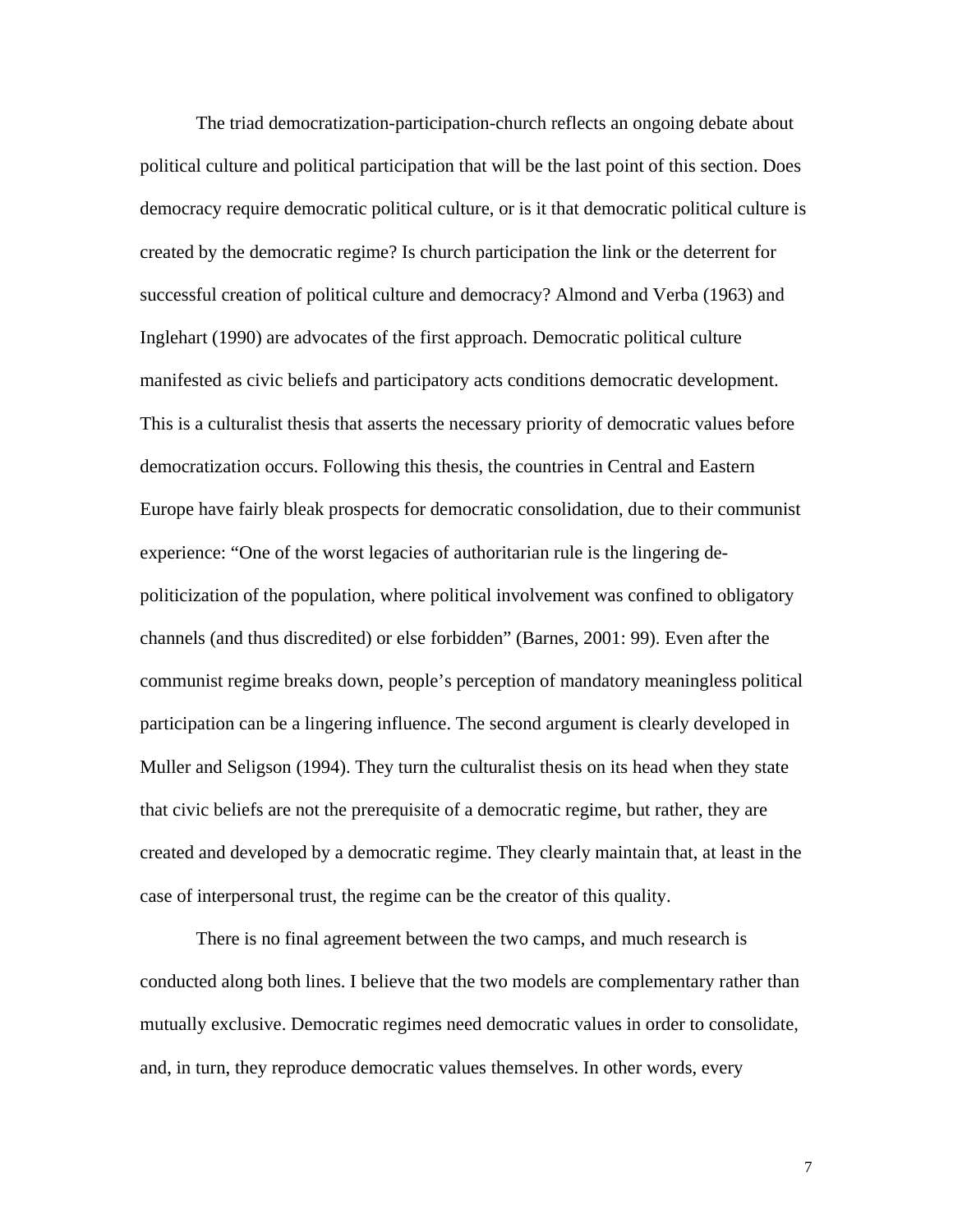institution emerges from a cultural context but continually affects the context as well. I maintain that civil society can be the main agent of creating democratic attitudes and behaviors. Instead of focusing on the effect of civil society as a whole on political participation per se, I take a more pragmatic approach and focus on the effect of churches, as the most "populated" area of civil society in Central and Eastern Europe.

# **2. The Civic Volunteerism Model revisited**

The literature on determinants of political participation emphasizes resources. Citizens with more resources tend to participate more. Socio-economic status (SES) is the primary determinant of political participation: higher income, a better social status, and more education all lead to increased participation. SES, as developed by Verba, Nie and Kim (1978) however, does not tell the full story. Their base line is indeed the socioeconomic status model, and, while they identify the potential of engagement and recruitment, they do not fully specify them. The role of civil society needs to be addressed. The Civic Volunteerism Model (CVM), developed by Verba, Schlozman and Brady (1995) allows us to account for the mobilizing role of the civil society. The CVM asserts that tangible resources are not the only predictors of political participation. Political engagement and civic skills also increase political participation. Engagement is constituted by those positive beliefs and attitudes towards democracy coupled with feelings of personal political empowerment and efficacy. Civic skills are practices and experiences that familiarize individuals with the political game, and its rules of play. Writing a petition, organizing a campaign, even voting makes more sense if it is practiced. The authors show that participation in non-political organizations, such as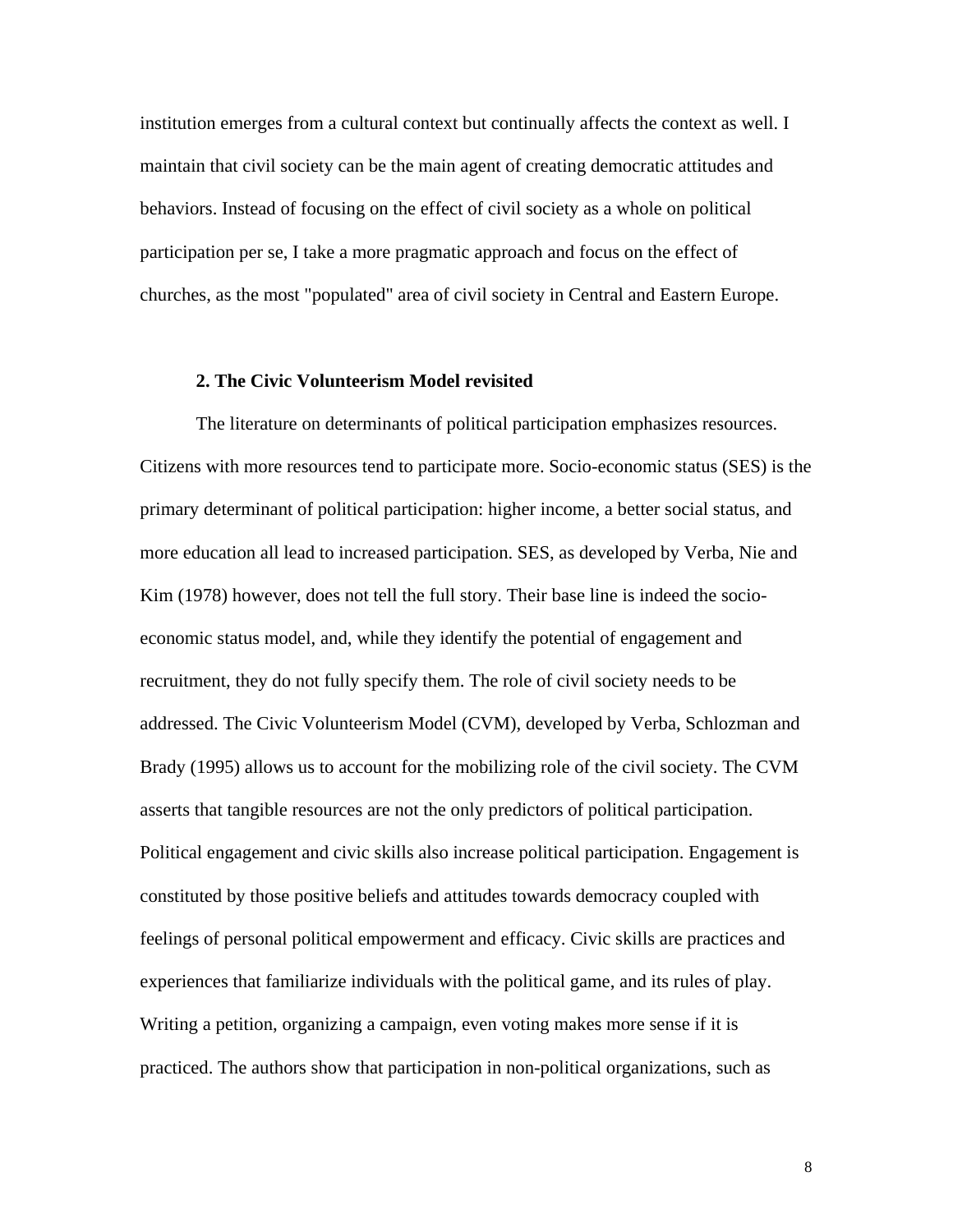unions, voluntary organizations, churches and the workplace, creates a familiarity with the ways organizations function and give the individual a feeling of efficacy, while rutinizing her in the structures of organizational functioning.

Specifically in the case of churches, Verba, Schlozman and Brady (1995) explain that they have the benefit of eliminating resource driven inequalities apparent in the American system. Racial minorities especially, find the church an empowering arena. To be sure, the authors warn that not all churches have the same impact on creating civic skills. Protestant churches, for example, are better at empowering citizens since they are focused on more discussion and participatory practices. The Catholic Church, on the other hand, is not such an effective civic skills builder, due to its strictly hierarchical organization. Verba, Schlozman and Brady (1995) do not explain in detail the effect of a particular religion/denomination on its political potential.

I find one major problem with the CVM model, which lies in the authors' inability to deal with the limitations of the model imposed by the internal culture of the church. Richard Wood (1999) asserts the causal autonomy of culture and states that the internal political culture of the church is formed from its cultural strategy and its cultural base. He argues that political science and social movement literatures do not address the critical issue of church's internal structure in both limiting and affecting its effect on civic skills building.

The cultural base of a church represents those segments of participants' cultural terrain that the church appeals to, those common unifying traits of the population that offers the legitimizing base for the church's actions. The cultural strategy indicates what part of community life the organization will draw upon. These two factors lead to the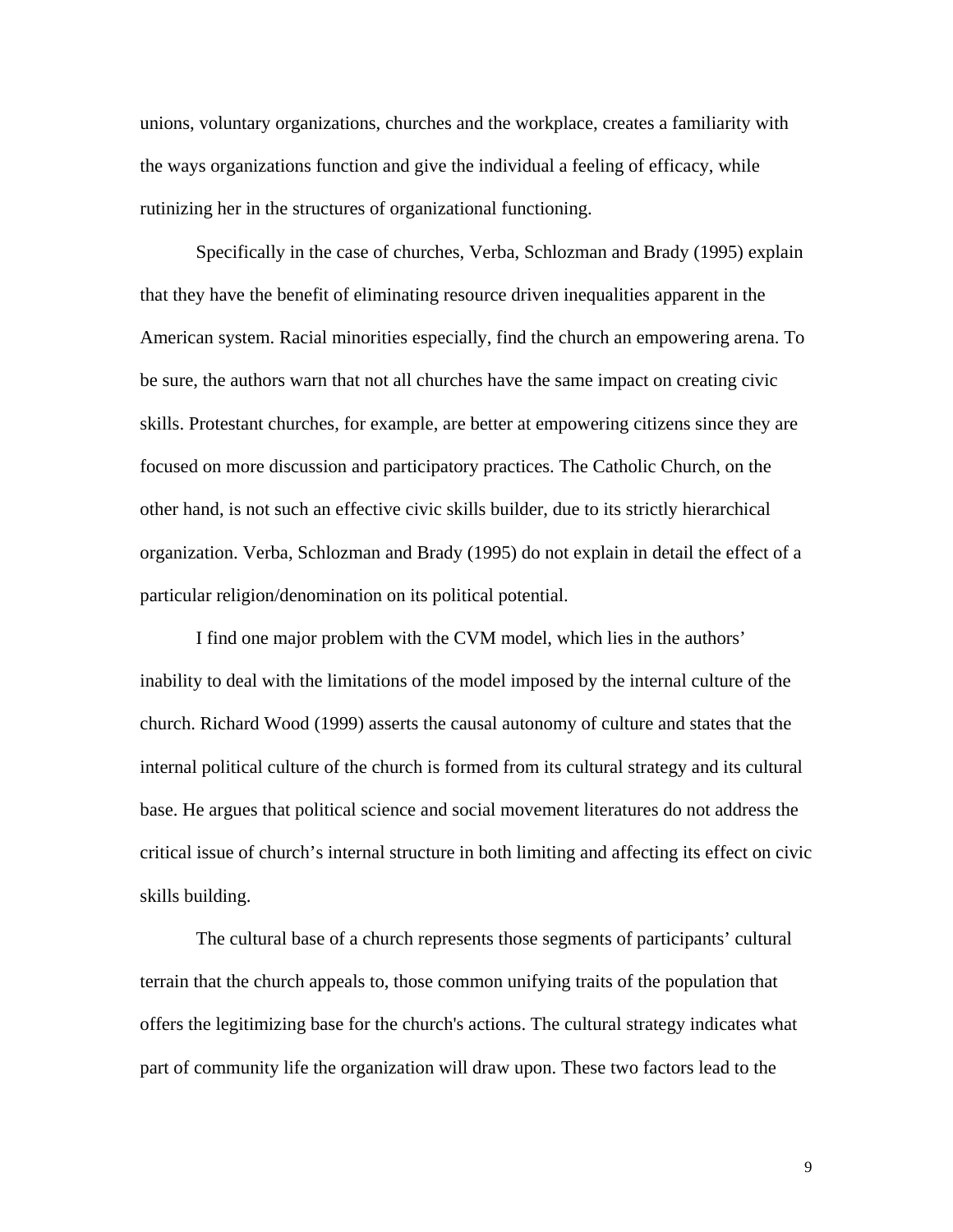formation of an internal political culture, made up of shared assumptions, perceptions and symbols that facilitate the understanding of the surrounding world. The political culture affects the projection of social power and the ability to shape the public realm.

Wood (1999) details the challenges that churches face in their formation and preservation of internal political culture. Wood's approach is designed for the pluralist religious space existing in the United States. His announced goal was to determine the effectiveness of church participation in the representation of minorities. So part of his analysis will not apply to cases of dominant religion or even state religion. The overall framework, though, is useful. Cultural base and cultural strategy carry meaning when applied outside the North-American context.

Wood's model can be used to amend the Civic Volunteerism Model. Verba et al. (1995) discuss the difference between Catholic and Protestant churches in assisting the citizens to develop civic skills. Because of the hierarchical structure of the Catholic Church, these skills are not so easily acquired, in comparison to Protestant Churches. Wood (1999) develops a more general and useful way to conceptualize and study the different influence of different denomination on political attitudes, beliefs and behaviors.

The CVM holds the assumption that initial religious motivations are converted into civic skills. This assumption underlines the presence of two consecutive conversions. First, the religious motivations that prompt a person to go to the church are converted into a process of learning civic skills. Second, once these civic skills are learnt, they are subsequently converted into political participation. Wood's analysis addresses the institutional aspect of these assumptions: initial religious motivations are converted into civic skills and then into political participation in accordance with the internal political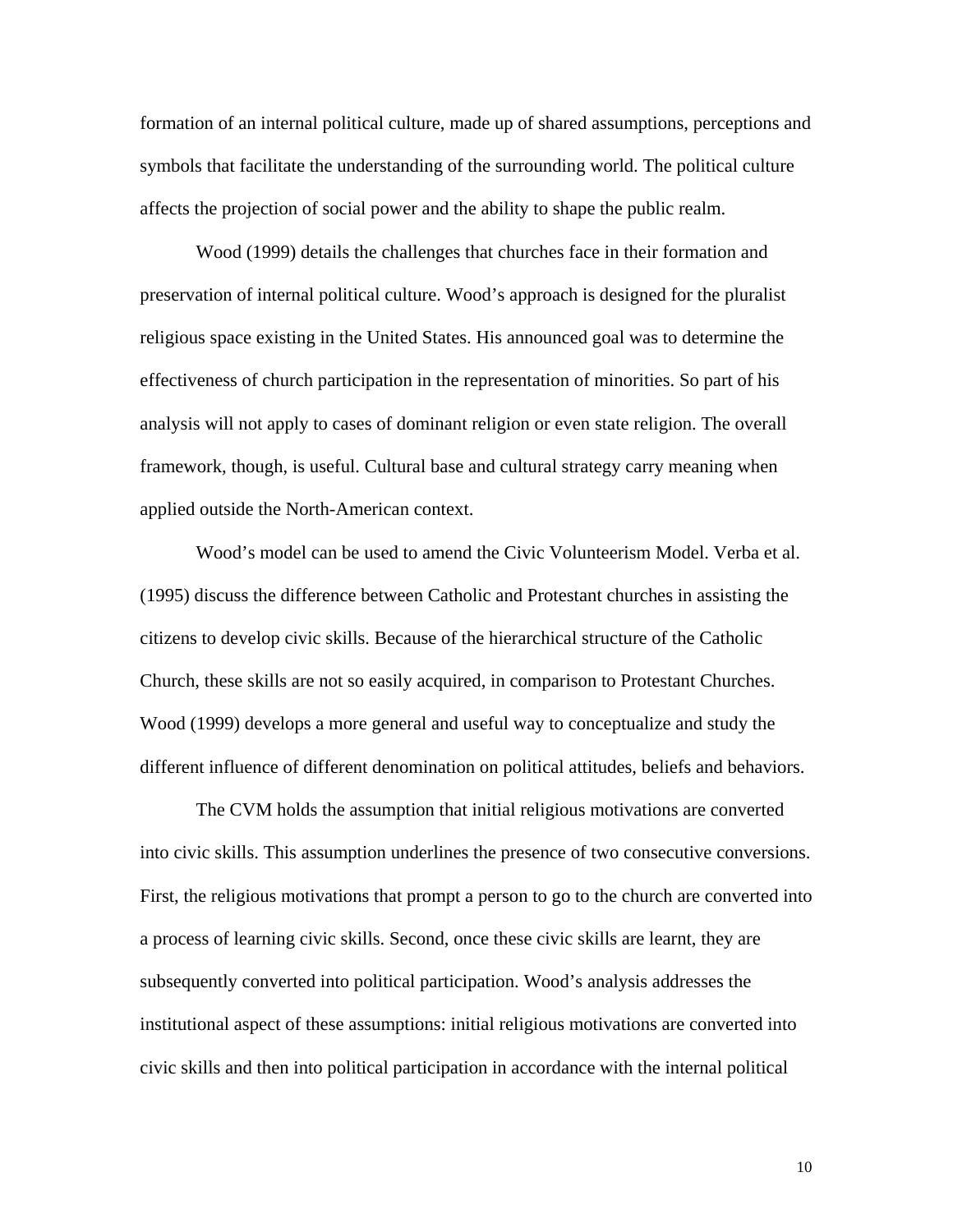culture of the church. In addition to this aspect, there is also an individual volitional aspect, namely the intention of the individual to perform this series of conversions.

In the next section, I analyze the impact of religious participatory actions on political participation. I make a distinction between various denominations and countries, in order to control for the variation imposed by each church's internal political culture. The two alternative hypotheses are the following. First, there is the denominational hypothesis: individual denominations have the same uniform impact on political participation, independent of the context. Second, there is the contextual hypothesis: churches function differently depending on their contexts, and so one can see within denomination variation.

#### **3. Data analysis.**

The data set used for this analysis is the Central and Eastern Eurobarometer from 1991. The size of the multi national sample is fairly large, allowing for within country analysis on samples of 1000 respondents. The Eurobarometer belongs to a long tradition of public opinion researching in Europe, analyzing attitudes and information towards the European Union. However, more information than strict community-related is available.

The CVM model will be tested for the major denominations and their corresponding churches in Central and Eastern Europe: Catholic, Protestant, Orthodox and Muslim. In so doing, I undertake an exploratory research and assess the impact of church on political participation by country and church. The decision to test the model by both country and church has two important advantages. First, it allows one to distinguish patterns of political participation influenced by religious variables. For instance, perhaps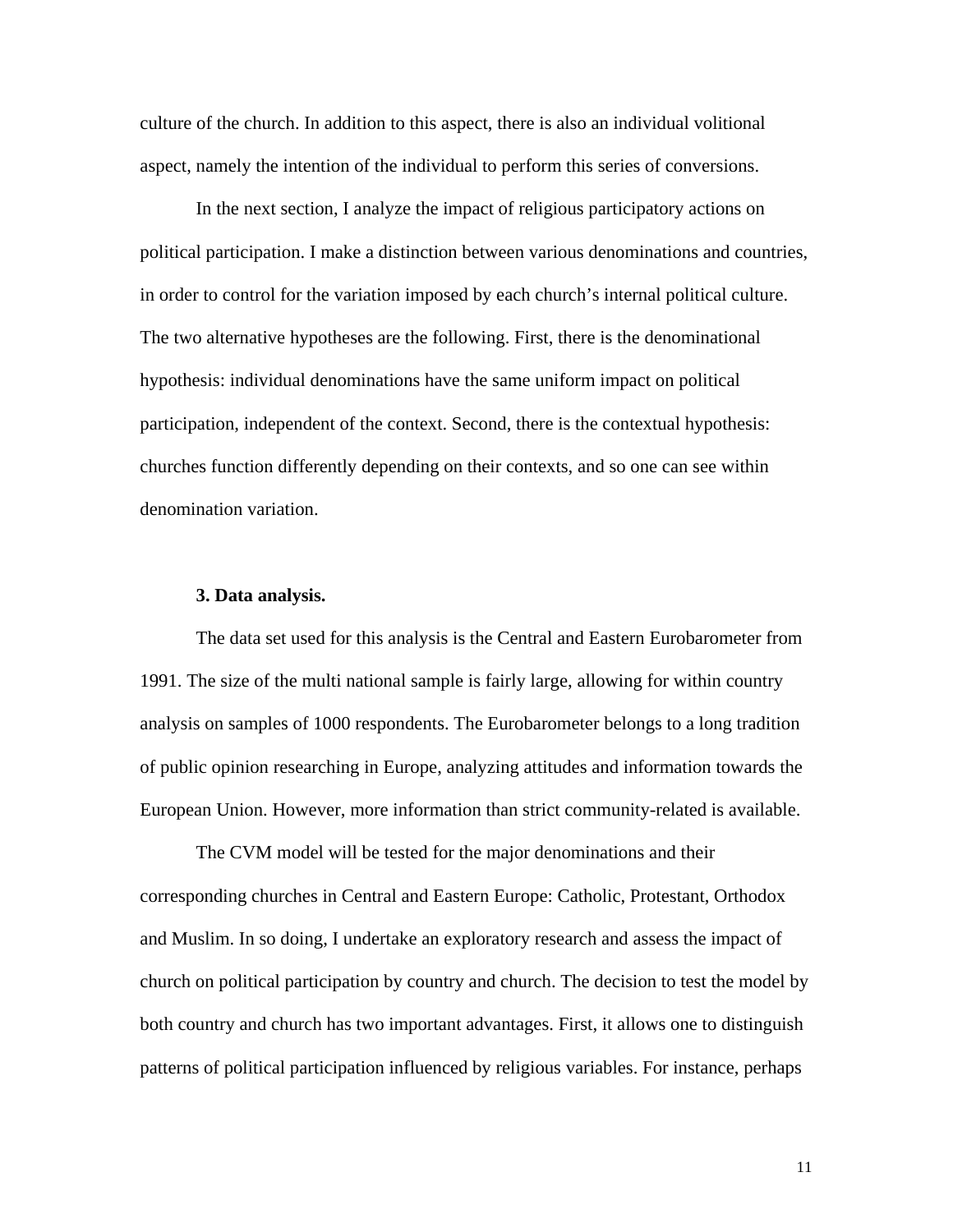Catholic nations have the same religious and political participation mechanisms. Huntington affirms that democracy and capitalism, in other words a successful civilization, will only go as far as Catholicism and Protestantism go, which would not extend to Muslim countries, and perhaps to Orthodox countries. Second, it may not be religion per se that has an influence, but rather the relationship between the state and the church that determines the effect on political participation.

The operationalization of concepts is always a difficult process. To measure the effect of church on political participation, I use denomination and church attendance. Denomination and church attendance are overlapping in some respect. In some cases, choosing to identify yourself with a particular denomination is already a proof of more religiosity, even if you do not actively participate in the church. Church attendance however is only one possible measure of church involvement. While using church attendance as the only measure of church involvement is a limitation, one can argue that, at least for Catholic and Orthodox churches in Central and Eastern Europe, church attendance is a "sufficient" indicator, since these churches do not have the extent of access and community oriented activities that Protestant churches do.

For the political participation measures I have chosen three variables: intention to vote in the incoming elections, political discussion and political persuasion. The intention to vote measures electoral participation and can fluctuate according to the time until next elections in each country. Intention to vote is a different measuremnt of electoral participation than the question asking whether the individual voted in the last election. I claim that intention to vote is nonetheless a useful indicator, not only because of lacking another measurement, but also becaue of the timing of conducting these surveys. This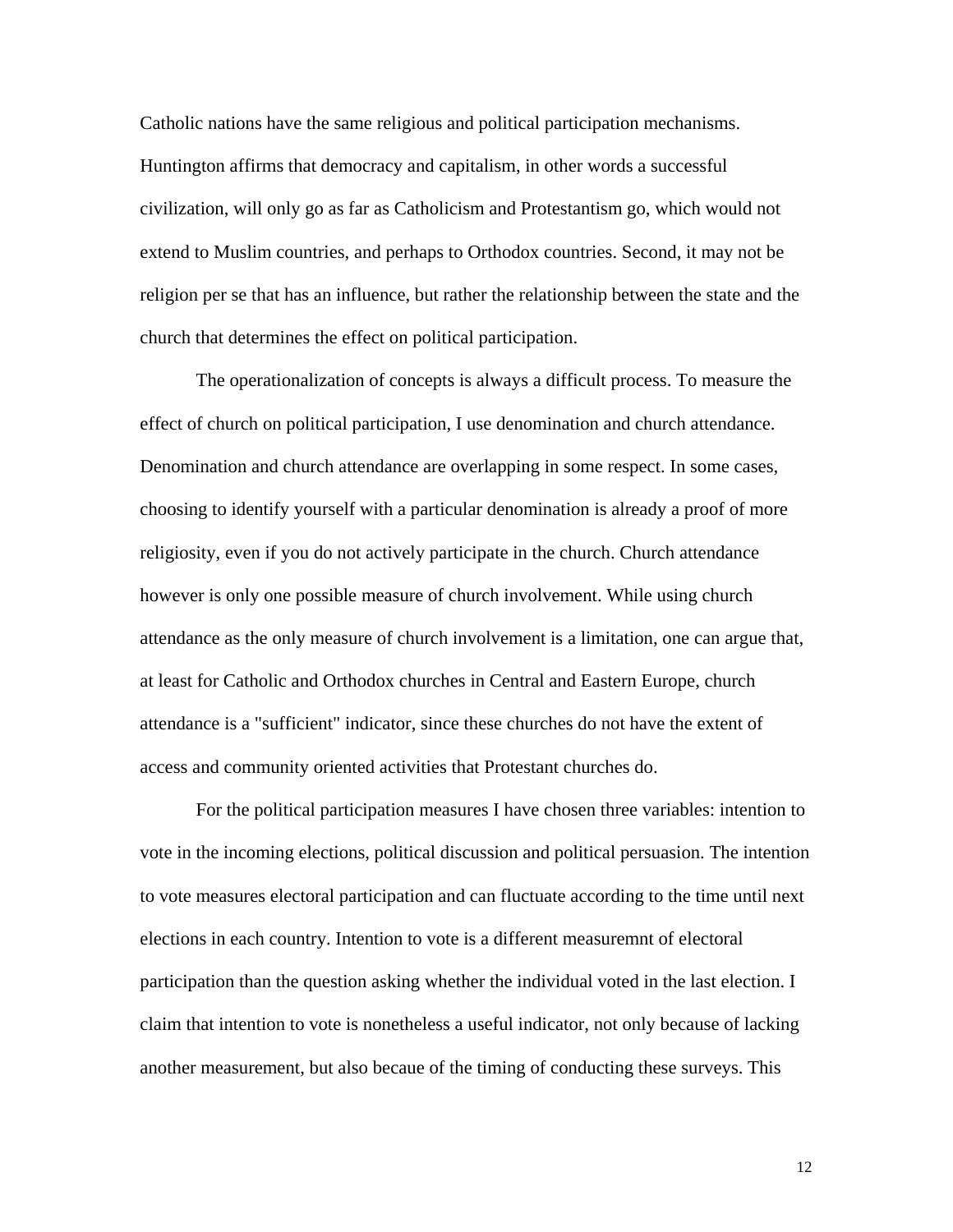data was collected in 1991 and electoral enthusiasm was still somewhat at a peak, due to the still recent liberating experiences of 1989. Hence, intention to vote is considered an appropriate proxy for electoral participation. Political discussion measures frequency of political discussion with friends. The variable was made into a dichotomous variable (discuss politics, or do not). Political persuasion complements the political discussion question and asks whether the respondent ever persuades people to change their political views.

The intention to vote measure is a proxy for electoral participation. In other words, if church participation is positively correlated with intention to vote, then we see a recruitment effort from the church. Recruitment indeed increases political participation but in a merely instrumental way, without building democratic political culture. Political discussion and persuasion are considered a proxy for civic skills. Traditionally, political discussion is used as a measure of engagement, while persuasion approximates political campaigning. In the context of this research however, discussion and persuasion can measure civic skills, since I am only testing the importance of religious determinants of political participation. If going to church increases discussion and persuasion, then something more than recruitment is taking place. If religious participation is correlated with political discussion, persuasion, and electoral participation, then the church is a creator of civic skills. Table 1 presents the distribution of denominations by country.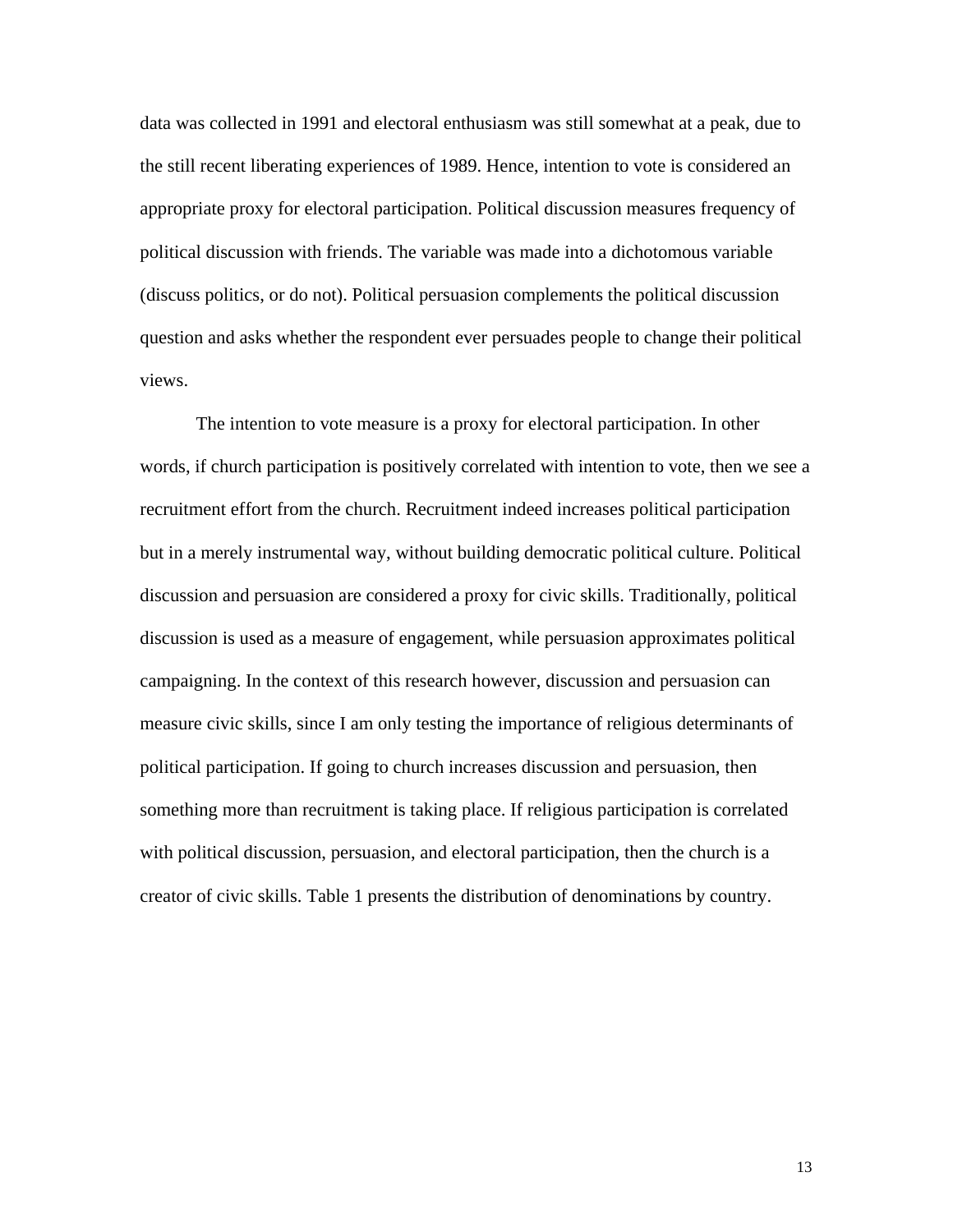| Country/religion | <b>Protestant</b> | <b>Catholic</b> | Orthodox | <b>Muslim</b> | <b>None</b> | Other |
|------------------|-------------------|-----------------|----------|---------------|-------------|-------|
| <b>Poland</b>    | $0\%$             | 93.8%           | 0%       | 0%            | 3.4%        | 2.8%  |
| Czecholsovakia   | 2.8%              | 48.2%           | .3%      | $0\%$         | 43.8%       | 4.9%  |
| <b>Hungary</b>   | 15.4%             | 45.5%           | 0%       | 0%            | 36.2%       | 2.9%  |
| <b>Russia</b>    | .3%               | $0\%$           | 38.2%    | 2.5%          | 48.9%       | 10.1% |
| Romania          | 4.4%              | 3.9%            | 87.8%    | 0%            | .6%         | 3.3%  |
| <b>Albania</b>   | $0\%$             | 8.3%            | 20.7%    | 65%           | .7%         | 5.3%  |
| <b>Bulgaria</b>  | 2.3%              | 1.1%            | 49.1%    | 9.7%          | 34.8%       | 3%    |
| <b>Estonia</b>   | 19.2%             | .7%             | 13.4%    | 0%            | 61.5%       | 1.7%  |
| Latvia           | 7.5%              | 16.2%           | 19.3%    | $.1\%$        | 37.7%       | 12.4% |
| Lithuania        | .5%               | 65.5%           | 4.9%     | 0%            | 23.6%       | 3.0%  |

Table 1. Religious denomination by country

 Three pieces of significant information can be taken from this table. First, the area comprises countries with one dominant religion like in Romania, Bulgaria and Russia, coming close to one denomination in Poland, and countries with split religious spaces, like in Hungary, Czechoslovakia, Albania and the Baltic republics. Religious homogeneity and heterogeneity may be one contextual variable that influences the effect of church attendance on political participation. Second, in the countries with one majoritarian religion, the minority can be either other denominations, like in Romania, or atheists like in Bulgaria and Russia. Third, and related to the previous point, the number of atheists varies from country to country. Romania and Poland have the smallest number of atheists .6% and 3.4% respectively, while Estonia, Russia, Czechoslovakia and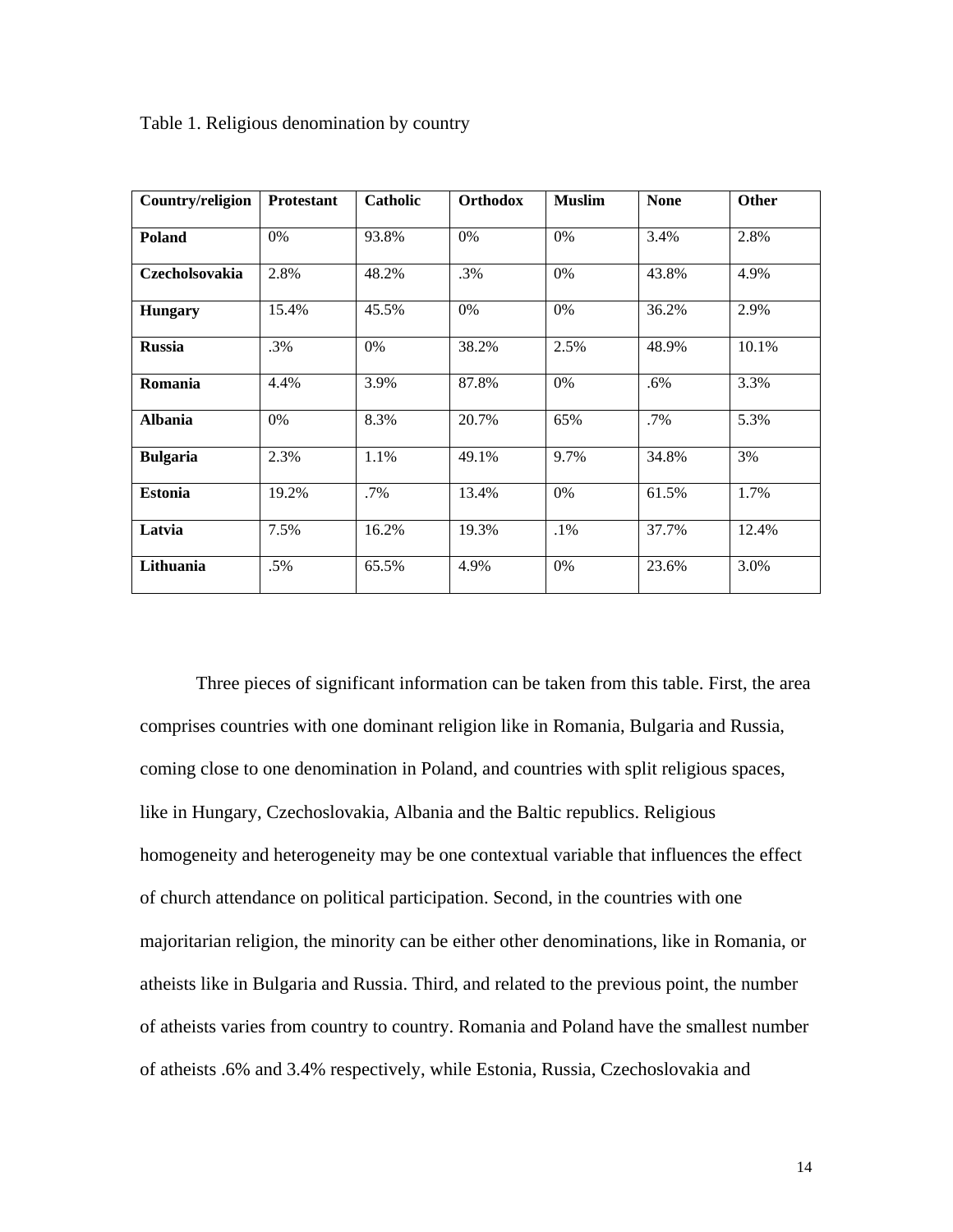Hungary have the most. The number of atheists is an interesting question in and of itself: after the religious repression undertaken by the communist regimes, one would expect a return to religion. According to Huntington (1996) the crash of communism bring *la revanche de Dieu*, while Inglehart and Baker (2000) also find that in Central and Eastern Europe people come back to religion, especially in its participatory aspect. The argument is that postmaterialist societies have privatized religion, and church attendance decreased, while people in Central and Eastern Europe rediscover the religious phenomenon. Correlatively, patterns of church attendance are significant in determining the degree of secularization of each country. Tables 2 and 3 present distributions of church attendance, country by country and by religion denomination.

| Country/church        | n/a   | Several/week | 1/week | Several/year | $1$ /year | <b>Never</b> | Dk     |
|-----------------------|-------|--------------|--------|--------------|-----------|--------------|--------|
| attendance            |       |              |        |              |           |              |        |
| <b>Poland</b>         | 3.1%  | 5.5%         | 54.9%  | 27.9%        | 5.5%      | 2.9%         | .2%    |
| <b>Czechoslovakia</b> | 45.6% | 3.8%         | 11.4%  | 15.4%        | 13.9%     | 6.8%         | 3%     |
| <b>Hungary</b>        | 37.4% | 2.7%         | 10.4%  | 20.6%        | 15.8%     | 13.1%        | $.1\%$ |
| <b>Russia</b>         | 57.5% | .6%          | 2.7%   | 15.4%        | 15.8%     | 7.2%         | .8%    |
| Romania               | 0%    | 2.4%         | 14%    | 53.2%        | 24.5%     | 5.8%         | $.1\%$ |
| <b>Albania</b>        | 1.4%  | 3.7%         | 11.3%  | 24.9%        | 15.6%     | 37.1%        | 13%    |
| <b>Bulgaria</b>       | 36.9% | 1.8%         | 2.8%   | 23.6%        | 11.8%     | 22%          | 1%     |
| <b>Estonia</b>        | 64.8% | .3%          | 2.1%   | 16.1%        | 12.5%     | 3.6%         | .6%    |
| Latvia                | 44.4% | .5%          | 4.0%   | 25.4%        | 17.9%     | 7.1%         | .6%    |
| Lithuania             | 26.1% | 1.9%         | 16.0%  | 39.2%        | 13.9%     | 2.4%         | .5%    |

Table 2. Church attendance by country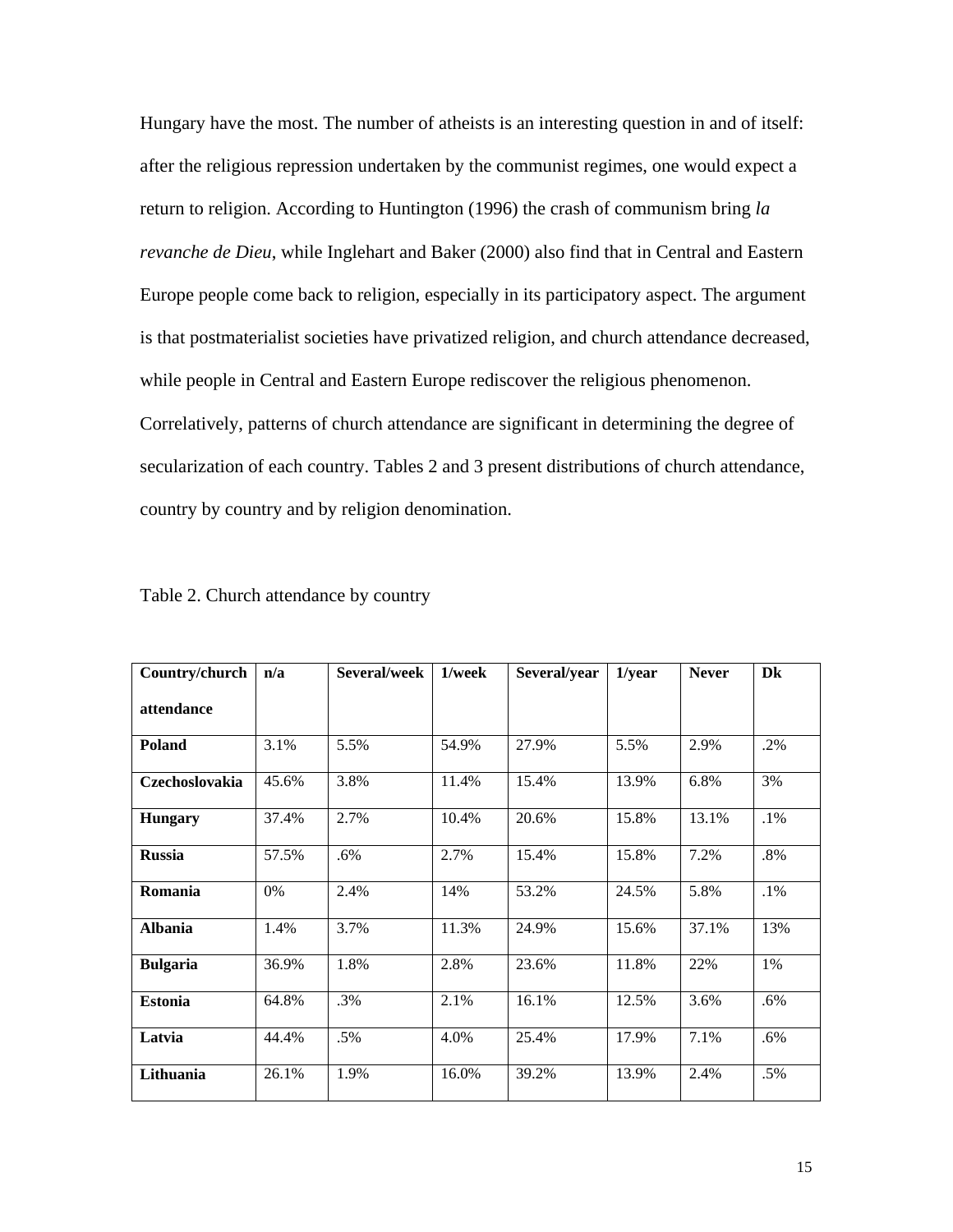|  |  |  |  | Table 3. Religion and church attendance |
|--|--|--|--|-----------------------------------------|
|--|--|--|--|-----------------------------------------|

| Religion/church   | Several/week | 1/week | Several/year | $1$ /year | <b>Never</b> | Dk     |
|-------------------|--------------|--------|--------------|-----------|--------------|--------|
| attendance        |              |        |              |           |              |        |
| <b>Protestant</b> | 2.1%         | 12.1%  | 40.6%        | 30.2%     | 14.6%        | .4%    |
| Catholic          | 4.8%         | 32.3%  | 36.4%        | 16.8%     | 8.2%         | 1.2%   |
| Orthodox          | 1.4%         | 9.6%   | 46.1%        | 26.4%     | 15.5%        | $.7\%$ |
| <b>Muslim</b>     | 5.1%         | 8%     | 22.8%        | 20.9%     | 38.7%        | 3.8%   |

Overall, Catholic people go to church the most often, followed by Protestants and then by Orthodox. The discipline in the canonic rules of the Catholic Church, and its internal political culture is visible in this result: discipline and organization are key values. However, table 2 shows that the discipline in church attendance specific to the Catholic Church is mainly respected in Poland, the country with the least number of atheists as well. The same is true about Romania in the Orthodox camp: the least number of atheists and the most church attendance. These two tables thus suggest that every national context determines rates of church attendance, the same denomination being able to attract many or few confidants to their services.

Different patterns of church attendance and different rates of atheism make one question the validity of arguments such as "Eastern Europe sees a revival of religious enthusiasm". A question arises: what triggers these different religious behaviors? Gautier (1997, 1998) argues that churches that have been actively anti-communist and represented a locus of true civil society resistance are more popular after 1989. The theory stands for Poland, in which the Catholic Church has been a true mobilizer of the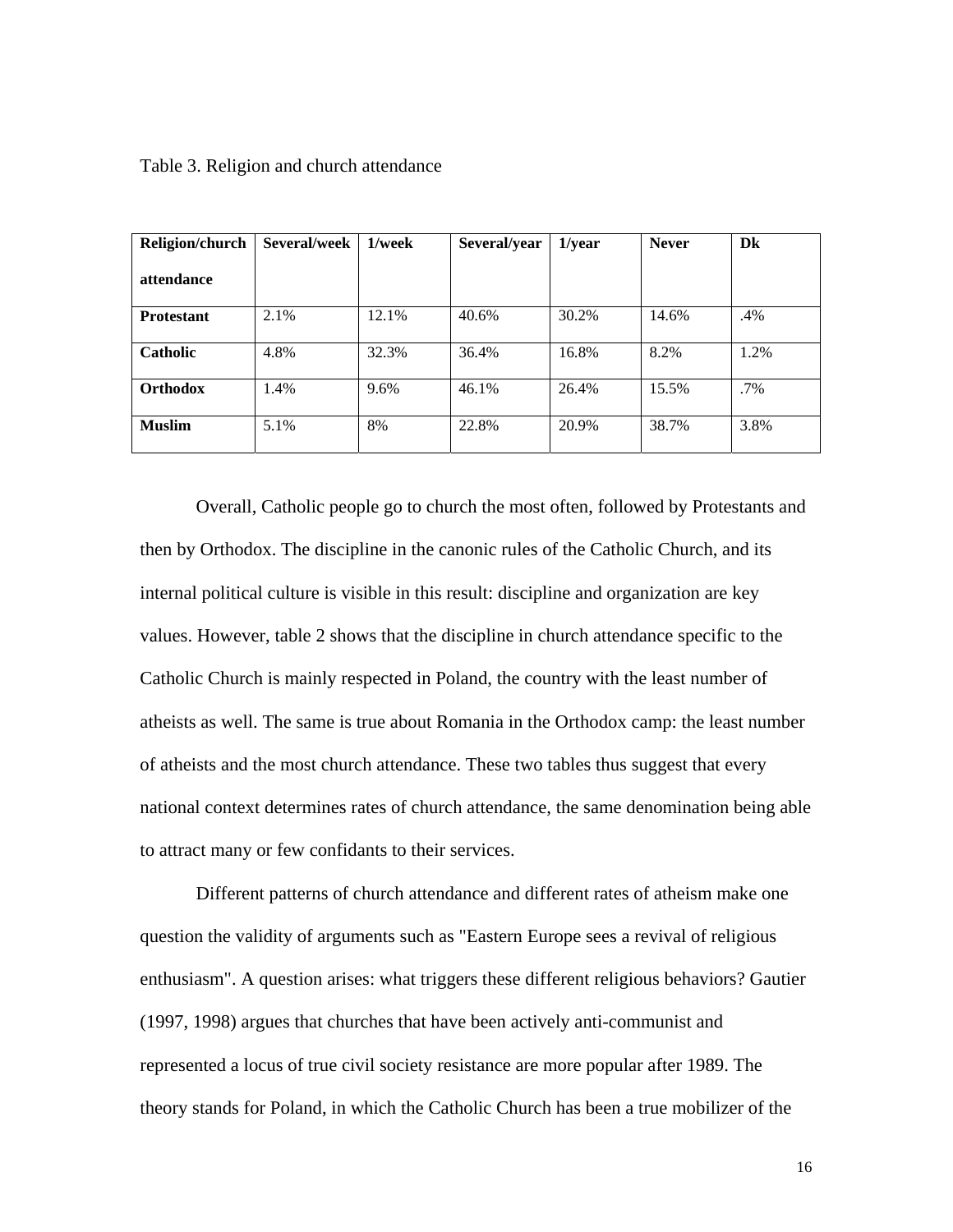resistance. However, Romania is an outlier, since the Romanian Orthodox Church has been a collaborator of the communist regime, and yet it displays very high rates of religiosity and church attendance.

Different patterns of church attendance and different rates of identification with religion confirm the initial fear that comparisons are not easy to come by in Central and Eastern Europe.

To assess the importance of religious variables on political participation I used logistic regression. While I am grounding my analysis on the CVM, I do not perform a testing of this model. Rather, I build my own model, drawing inspiration from the CVM. This technique allows measuring the effect of church attendance on measures of political participation, while controlling for other independent variables. Table 4 indicates the results of logit models; the indicators shown are the unstandardized b coefficients, their respective standard errors, and the level of significance. For every model, three SES independent variables are included, for control purposes: gender, education and age. Income was not included since it is not a valid measurement in Central and Eastern Europe, because of sudden and frequent changes in currency and additional sources of income than declared by respondents. Although not reported, the three SES indicators are more often than not significant, especially in the case of political discussion and persuasion. Their effect is in the expected direction: older, more educated males tend to be more politically participatory.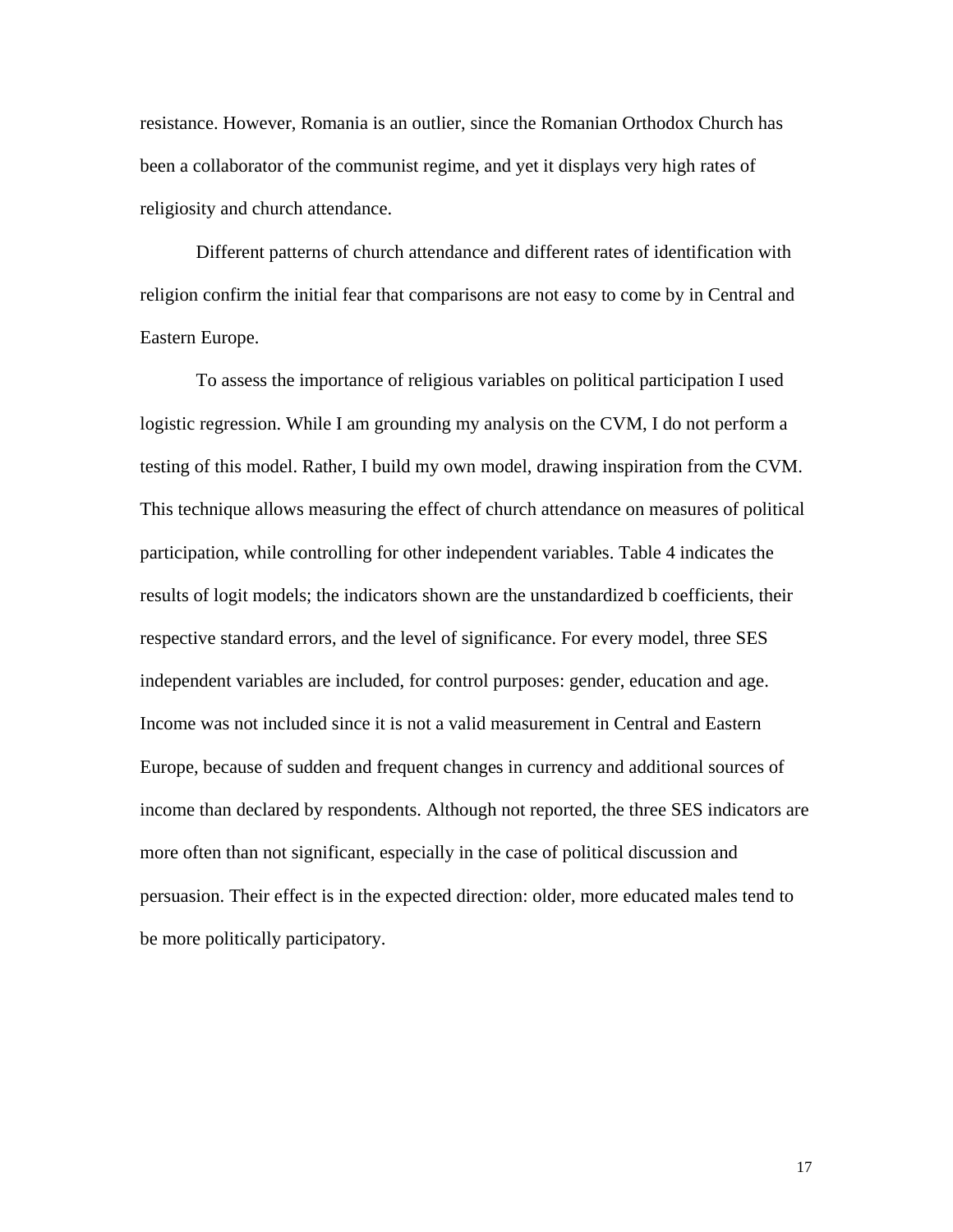| <b>Denomination/action</b> | Intention to vote | <b>Political discussion</b> | <b>Political persuasion</b> |
|----------------------------|-------------------|-----------------------------|-----------------------------|
| <b>Orthodox</b>            | .611              | $-.286$                     | $-.841$                     |
|                            | .105              | .075                        | .073                        |
|                            | .000              | .000                        | .000                        |
| <b>Catholic</b>            | $-.002$           | $-.086$                     | .268                        |
|                            | .068              | .059                        | .062                        |
|                            | .981              | .144                        | .000                        |
| <b>Protestant</b>          | .540              | .119                        | $-.131$                     |
|                            | .178              | .129                        | .132                        |
|                            | .002              | .359                        | .323                        |
| <b>Muslim</b>              | 1.190             | .198                        | $-.198$                     |
|                            | .220              | .134                        | .135                        |
|                            | .000              | .140                        | .143                        |

Table 4. Church attendance effect within denominational groups (cross country)

The results for church attendance are puzzling. For Orthodox, Protestant and Muslim confidants, going to church has a positive impact on intention to vote. A first confirmation for CVM seems to be here. Catholic church-goers also seem to persuade more. However, except for Orthodox believers, going to church does not make a difference for affecting political discussion or persuasion. This is not surprising though. As noted above, the degree of difference between countries is so high that uniformities are worrisome and not differences. The intention to vote patterns is explicable through both mobilization and recruitment. Mobilization equals an effort from the church to politically engage confidants by empowering them and teaching them civic skills. Recruitment illustrates a mere effect of increase in intentions to vote, bypassing the more substantive political learning process.

The negative correlations between Orthodox Church attendance and political discussion and political persuasion are startling. Orthodox people that go to church intend to vote more, so they participate more, but also tend to discuss and persuade less. The negative significant correlations suggest a potential recruitment effect by the Orthodox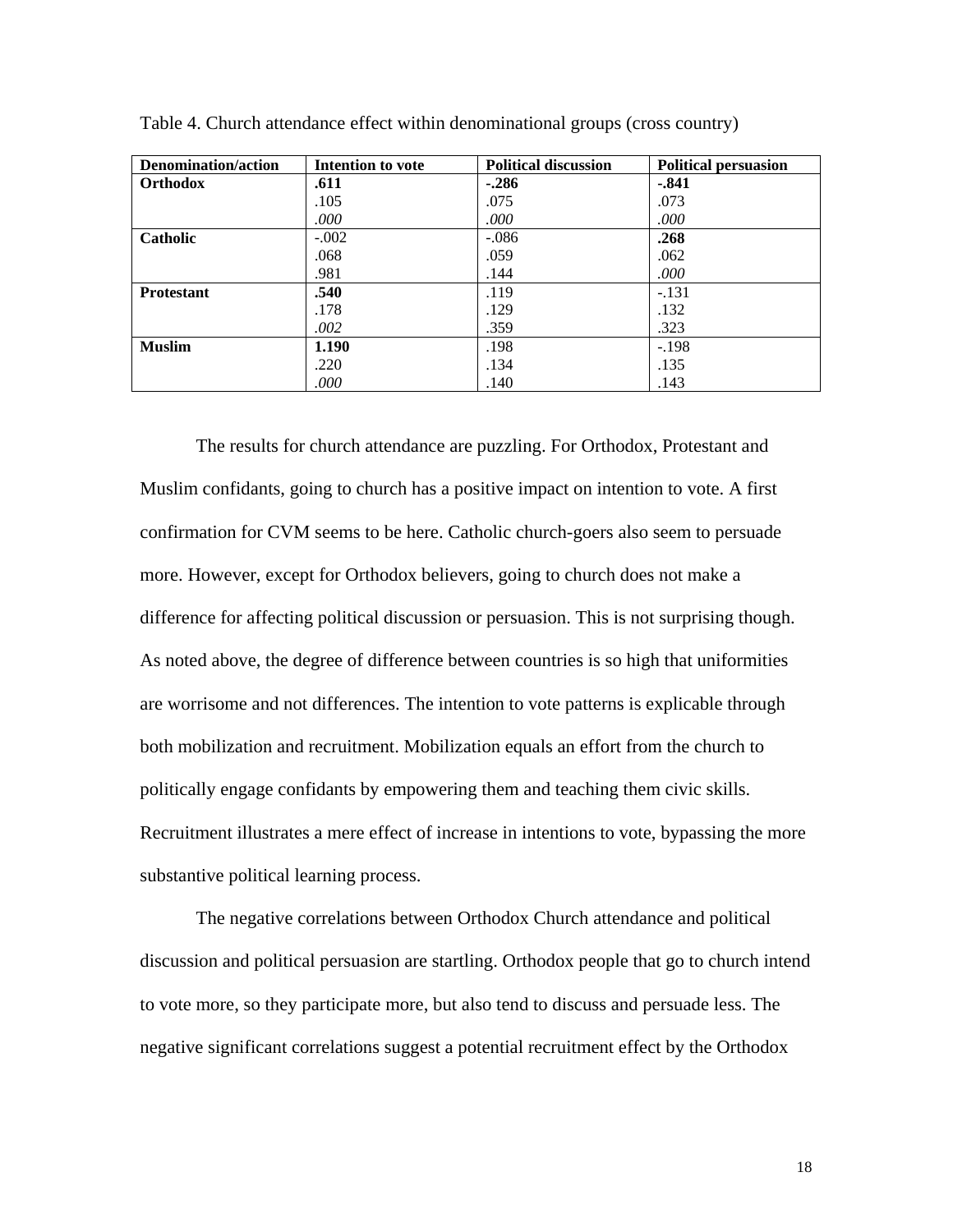Churches, without actually leading to political engagement. A more instrumental view of politics may be advocated here.

However, as noted above, national context seems to matter in terms of patterns of religious participation, and so this contextual effect may become apparent in a plotting of the same results but in a country by country analysis. Tables 5 and 6 are also logit models analyzing every country. I listed the Orthodox countries separately since the previous table singularizes them in terms of the effect of church attendance on political participation.

|                | religion (non-Orthodox countries) |                   |                      |            |
|----------------|-----------------------------------|-------------------|----------------------|------------|
| Country        | Denomination                      | Intention to vote | Political discussion | Political  |
|                |                                   |                   |                      | persuasion |
| Poland         | Catholic                          | .983              | .420                 | .302       |
| $N = 1000$     |                                   | .280              | .308                 | .280       |
|                |                                   | .000              | .173                 | .281       |
| Hungary        | Catholic                          | .288              | $-.102$              | .094       |
| $N = 987$      |                                   | .212              | .218                 | .205       |
|                |                                   | .173              | .639                 | .647       |
| Hungary        | Protestant                        | .114              | .314                 | .319       |
|                |                                   | .362              | .373                 | .354       |
|                |                                   | .752              | .400                 | .367       |
| Czechoslovakia | Catholic                          | .278              | .135                 | .040       |
| $N=1076$       |                                   | .263              | .198                 | .204       |
|                |                                   | .291              | .495                 | .844       |
| Czechoslovakia | Protestant                        | 1.048             | .452                 | .510       |
|                |                                   | 1.015             | .794                 | .891       |
|                |                                   | .302              | .570                 | .567       |

Table 5. Church attendance effect on political participation by country and religion (non-Orthodox countries)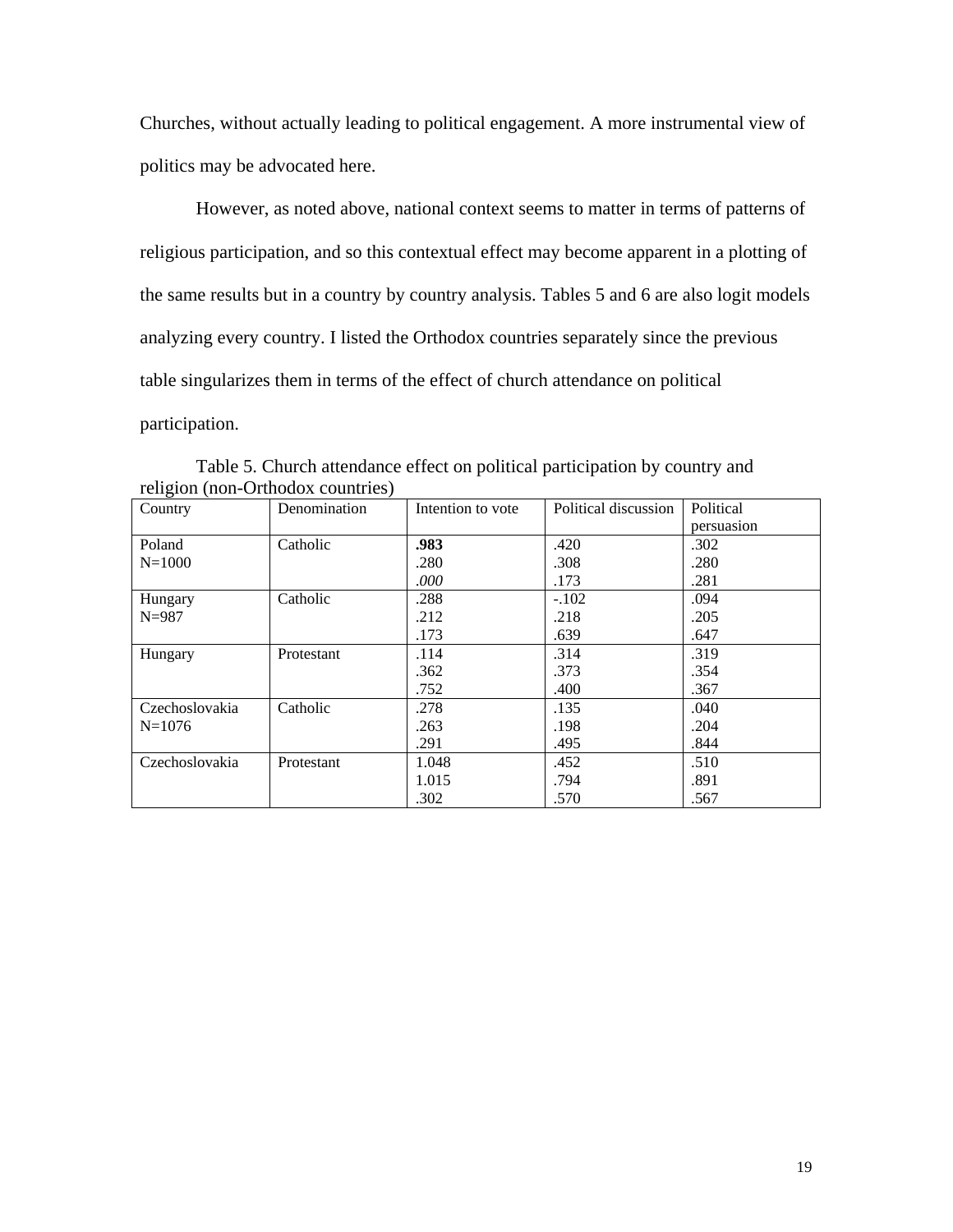| Country    | Denomination | Intention to vote | Political discussion | Political  |
|------------|--------------|-------------------|----------------------|------------|
|            |              |                   |                      | persuasion |
| Russia     | Orthodox     | $-.390$           | $-.113$              | $-.396$    |
| $N = 975$  |              | .261              | .218                 | .235       |
|            |              | .135              | .604                 | .091       |
| Romania    | Orthodox     | .656              | $-.549$              | $-.661$    |
| $N = 1000$ |              | .353              | .171                 | .159       |
|            |              | .063              | .001                 | .000       |
| Bulgaria   | Orthodox     | .004              | $-.043$              | $-101$     |
| $N = 989$  |              | .332              | .209                 | .230       |
|            |              | .990              | .835                 | .661       |
| Bulgaria   | Muslim       | $-0.795$          | .038                 | $-.454$    |
| $N = 989$  |              | 1.030             | .663                 | .575       |
|            |              | .440              | .954                 | .430       |
| Albania    | Orthodox     | .388              | .267                 | $-0.017$   |
| $N = 1000$ |              | .514              | .296                 | .288       |
|            |              | .451              | .367                 | .954       |
| Albania    | Muslim       | .586              | .233                 | .420       |
|            |              | .268              | .171                 | .171       |
|            |              | .029              | .173                 | .014       |
| Estonia    | Orthodox     | $-.396$           | .953                 | .172       |
| $N = 999$  |              | .438              | .390                 | .354       |
|            |              | .366              | .014                 | .626       |
| Estonia    | Protestant   | .387              | $-.108$              | $-.005$    |
| $N = 999$  |              | .462              | .310                 | .307       |
|            |              | .403              | .728                 | .986       |
| Latvia     | Orthodox     | $-.207$           | $-.206$              | $-0.091$   |
| $N = 999$  |              | .420              | .302                 | .306       |
|            |              | .622              | .496                 | .765       |
| Latvia     | Catholic     | $-.787$           | .895                 | $-.220$    |
|            |              | .604              | .335                 | .391       |
|            |              | .192              | $.007$               | .573       |
| Latvia     | Protestant   | $-18.938$         | $-1.150$             | $-.207$    |
|            |              | 7378.692          | .507                 | .543       |
|            |              | .998              | .023                 | .703       |
| Lithuania  | Orthodox     | 1.035             | $-.672$              | .183       |
| $N = 1000$ |              | .909              | .679                 | .628       |
|            |              | .255              | .322                 | .771       |
| Lithuania  | Catholic     | $-.282$           | .039                 | .082       |
|            |              | .367              | .210                 | .232       |
|            |              | .441              | .852                 | .722       |

Table 6. Church attendance effect on political participation by country and religion (Orthodox countries)

Table 5 indicates that the positive correlation between Catholic church going and increased intentions to vote remains significant only in Poland. Hungary and Czechoslovakia do not show any correlation between church attendance and any measures of political participation. However Poland has the lowest number of atheists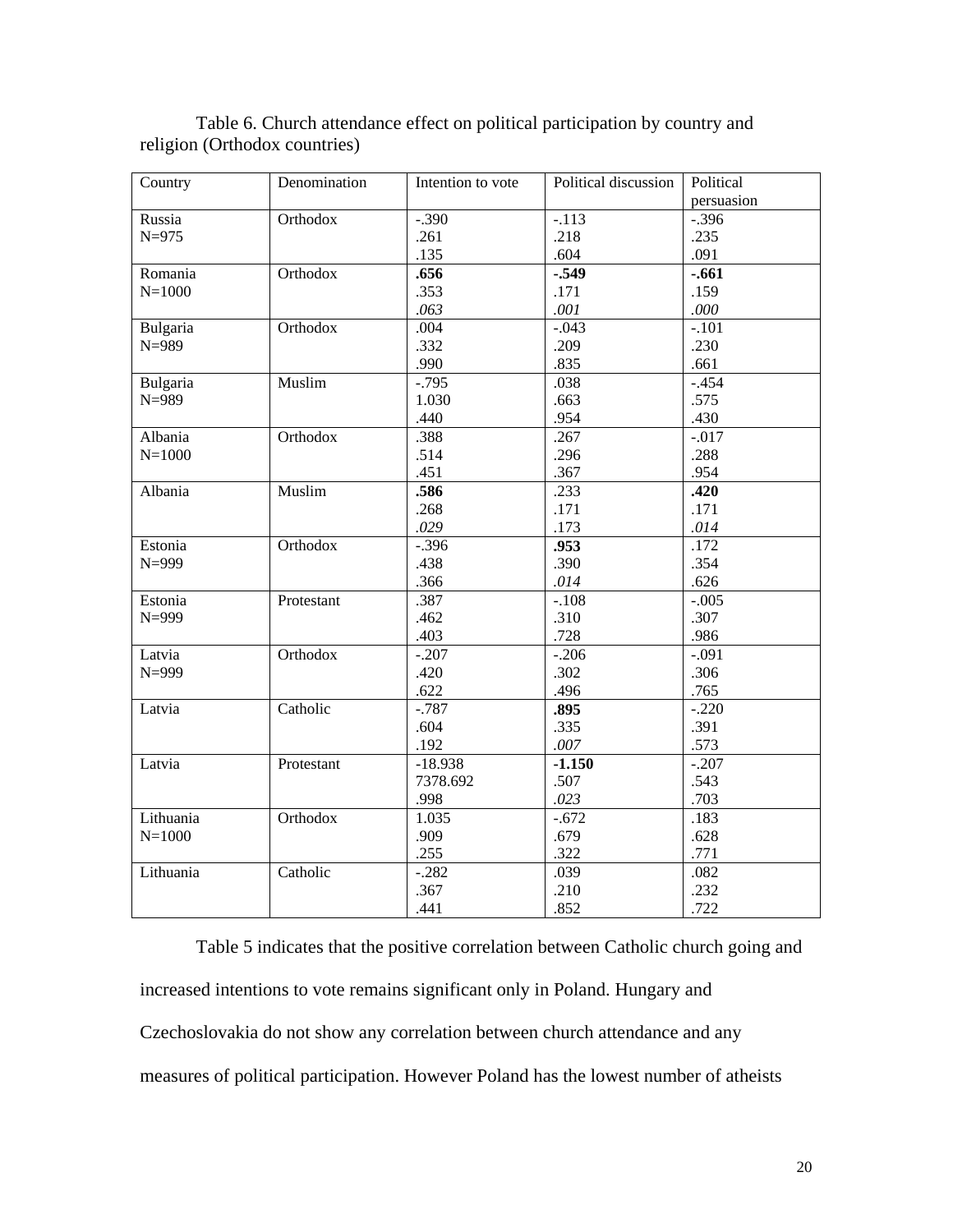(3.1%) compared to high such numbers for Czechoslovakia (45.6%) and Hungary (37.4%) respectively. In addition, 54.9% of the Poles go to church once a week, the highest rate of church attendance. An explanation for these results may thus be that the effect of church attendance on political participation increases with a homogenous highly religious social context. One may also note the importance of the Catholic Church in opposing communist regimes, and hence its major role played in the construction of democracy. Not even in Poland though, are they any correlations with political discussion and political persuasion, being impossible to distinguish between recruitment and mobilization. In the case of Hungary and Czechoslovakia I also tested the correlation between people identifying themselves as religious and atheists, in order to refine the results. Results show that Catholics and Protestants in Hungary intend to vote more than atheists. In neither country though, attending religious services does not impact political participation measures.

Table 6 shows that for the Orthodox countries the evidence is even more mixed. First, there is the difference between Romania and Russia, both religiously homogenous countries and Orthodox. In Russia there is no significant effect of church going on any of the measures of political participation. However, negative signs showed up for all three dependent variables. In Romania, Orthodox church-goers intend to vote more but discuss and persuade less than Orthodox non-church-goers. Again, the different degrees of atheism in the two countries, like in Poland, Czechoslovakia and Hungary seem to play a role. Russia has more than 60% atheists while Romania has almost none. This only decreases the absolute numbers of church attenders, but also demonstrates the role of the church in these societies, and their respective rates of popularity. In Russia however,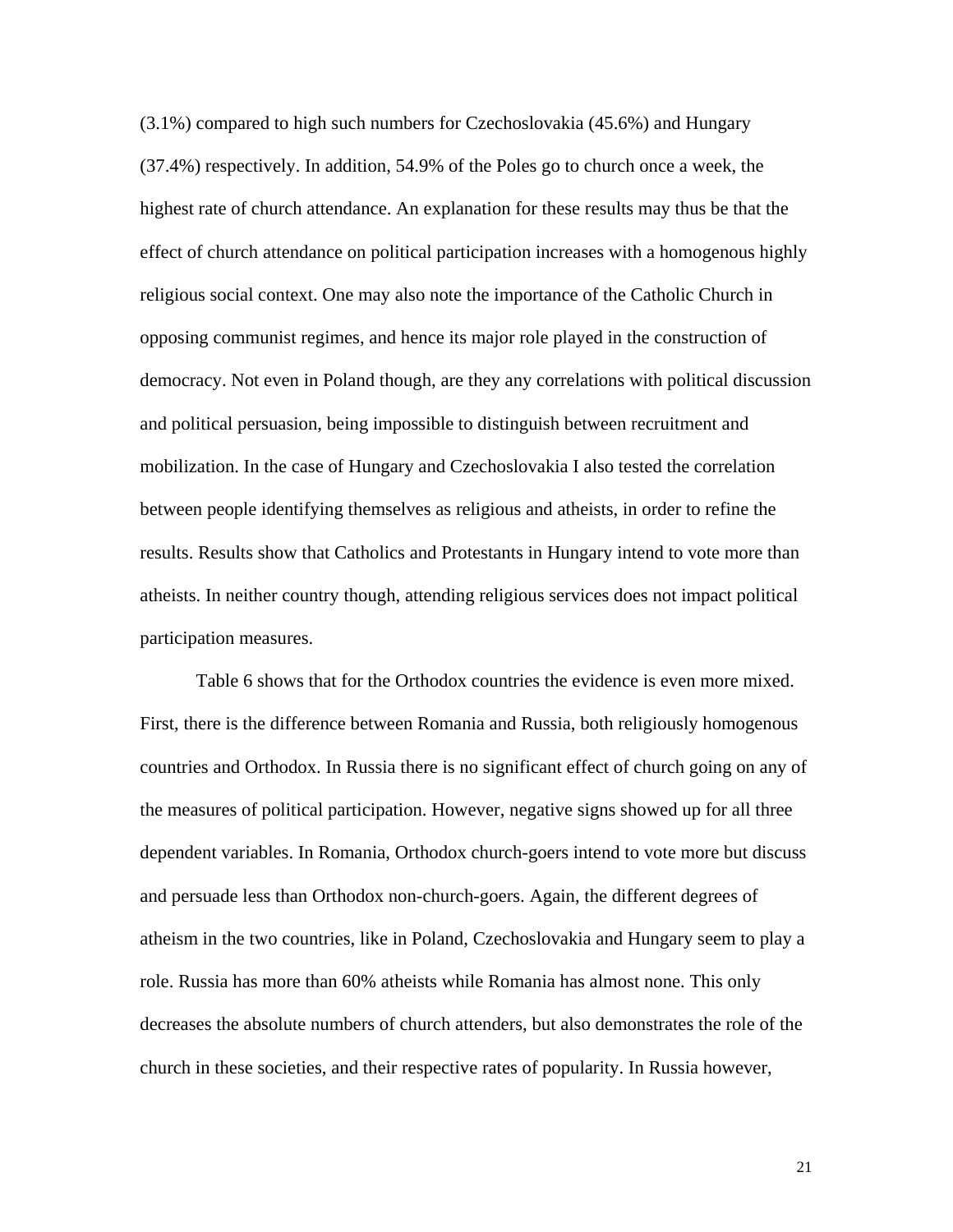irrespective of church attendance patterns, people that choose to identify themselves as Orthodox tend to vote more than atheists.

In the other countries that contain Orthodox majorities or minorities the situation differs from case to case. In Bulgaria, going to church as either Orthodox or Muslim does not have any significant impact on political participation. Muslim, either church going or non church going, intend to vote more, but discuss and persuade less than either Orthodox or atheists. However, attending church services does not make a difference.

Albania is similar from a denominational point of view to Bulgaria, but with reversed majorities: in Albania the majority is Muslim and the minority is Orthodox. For Muslims, church going is an empowering experience that leads believers to vote more and persuade more.

I placed the Baltic states in the analysis at this point, since they were the only other countries that had an Orthodox minority. For the Baltic States, Orthodox Church attendance is correlated negatively with all three measures of political participation. This finding is explicable through the status of Orthodox people in the Baltic republics: they are the former Soviet conquerors, and being Orthodox is usually associated with being Russian. After 1989 the status of Russians has been very vague and insecure in the Baltic Republic, they are denied citizenship. So abstention from politics is the wise and logical thing to do.

However, if one splits the Baltic republics and analyzes them separately, different patterns emerge. In Estonia for instance, Orthodox church-goers discuss more than Orthodox non church-goers. This result suggests the Estonian Orthodox Church is a political arena serving the interests of the disenfranchised Russians living in Estonia. In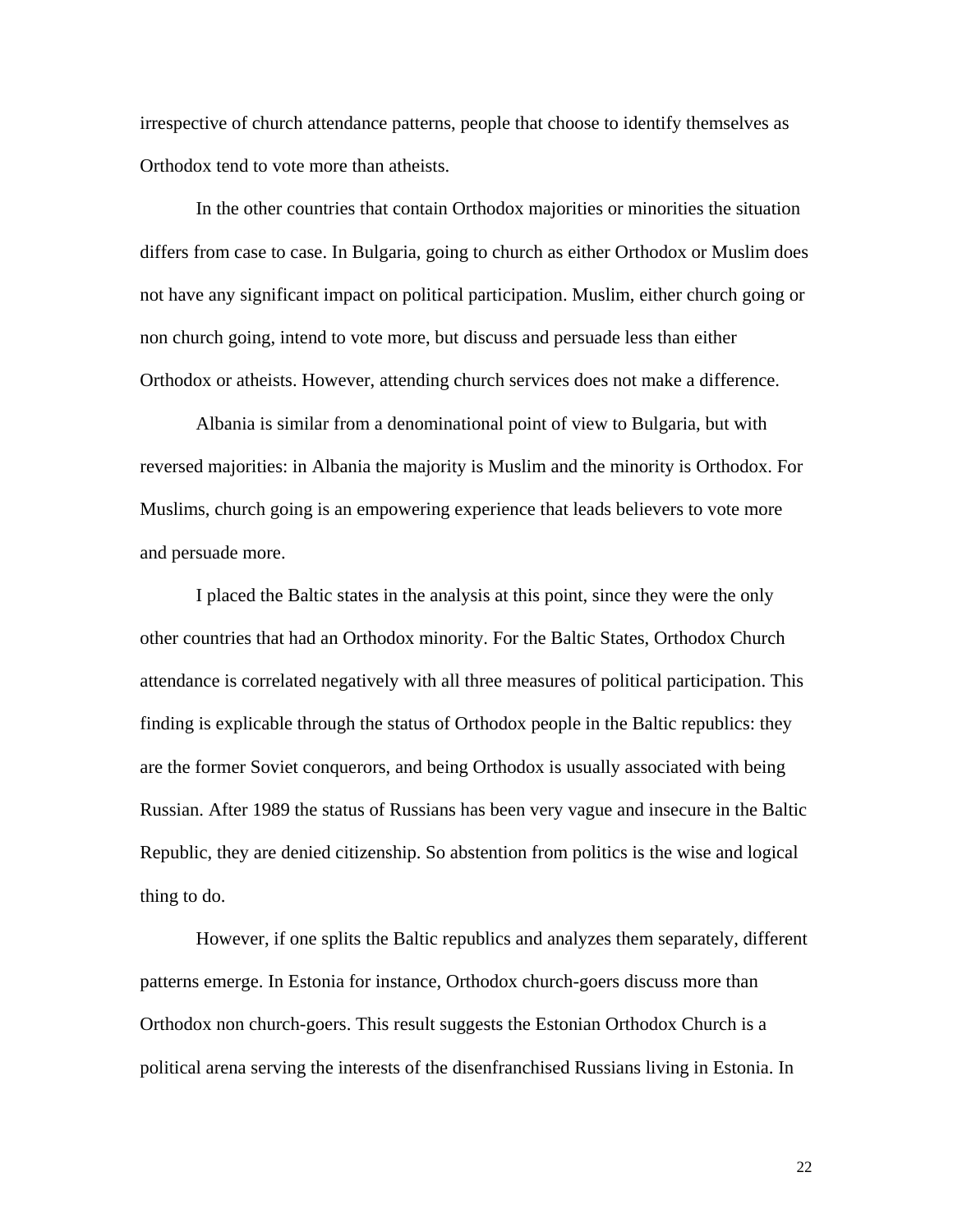Latvia, for Catholics, church going prompts them to discuss more, while for Protestants it is the opposite effect. In Lithuania, no effect is discernable.

 In conclusion, this analysis shows that essentialist cultural arguments fail to explain the effects of religious determinants on political participation in Central and Eastern Europe. Irrespective of denomination, every national context determines a specific mechanism in which religious variables may affect political participation. These religious variables can impact political behavior through either recruiting or mobilization. Both effects are recorded for all denominations. Although Orthodox and Muslim churches are considered detrimental to democratization, the results clearly contradict these fears. Orthodoxy and Muslim faith can be both arenas of political discussion and civic skill learning (like in Estonia and Albania) and mere recruiters (like in Romania). The most potent explanatory variables for the effect of church attendance on political participation, however, is each national context, including history, religiosity, patterns of church attendance and homogeneity of denominations.

# **4. Conclusion**

 In this paper I assessed the impact of church attendance on political participation for ten countries in Central and Eastern Europe. As there is a lack of true comparative research in the region, I assembled most of the countries constituting the former Soviet satellites. Despite the high degree of variation between cases, I was able to extract some common patterns.

 The theoretical apparatus employed builds on Verba et al.'s (1995) Civic Volunteerism Model. The church is an arena in which individual learn civic skills that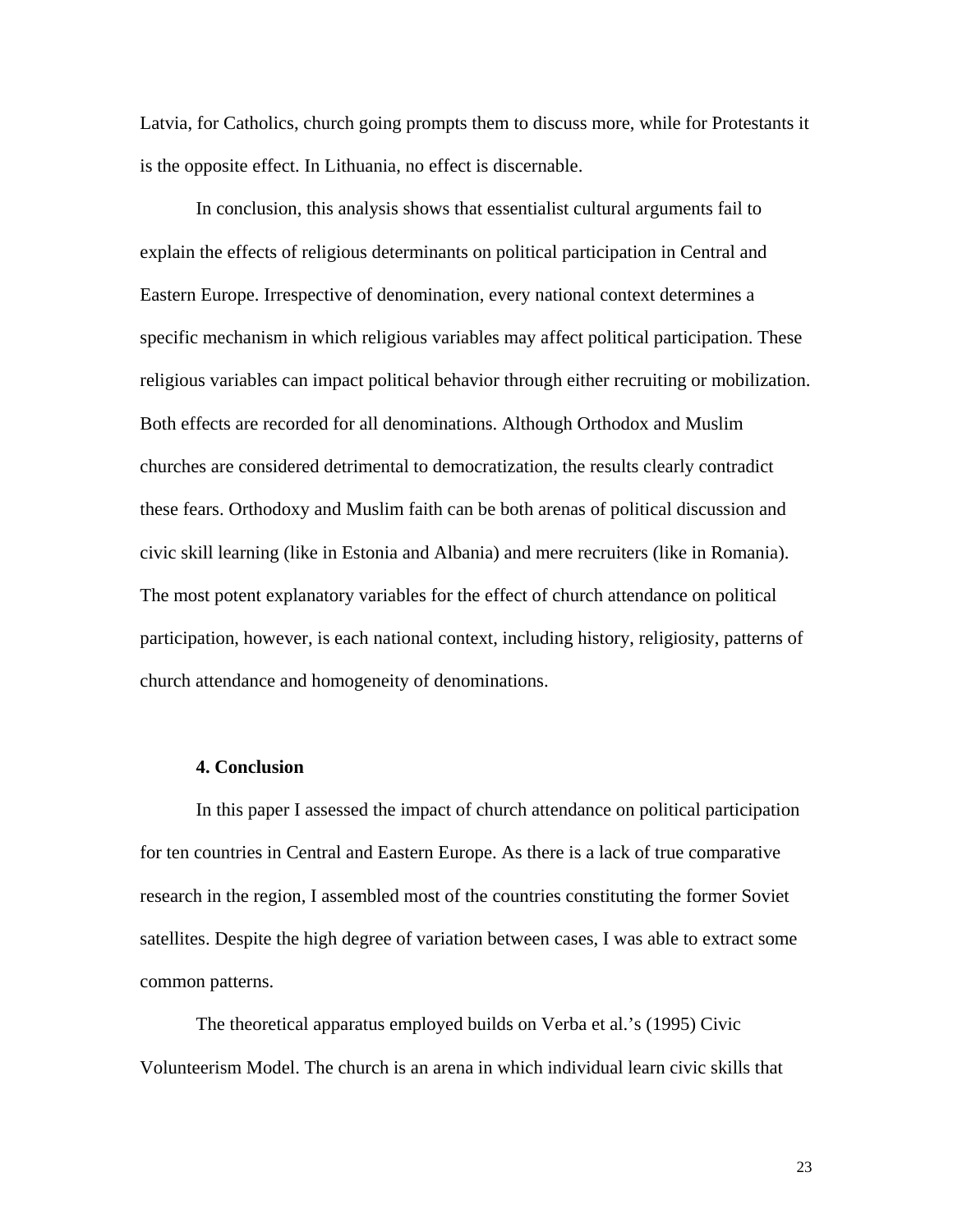they consequently use in the political arena. I further develop the CVM model by specifying the presence of an internal political culture within each church that is affected by the church's external and internal context, which in turn affects and limits its effect on political participation.

 The data indicates that, in opposition to Huntington and Inglehart, religious participation patterns in Central and Eastern Europe are not uniformly on the rise. The rediscovery of God after five decades of secularism does not occur with the same enthusiasm in all the countries, and not even within the same denominations. There are more and less religious Orthodox and Catholic countries, and more religiously participatory Catholic and Orthodox countries. These essentialist arguments do not seem to stand in this case.

 Some evidence for the CVM model is found. Churchgoers seem to be more politically engaged in some cases. However, these cases are not clustered along denominational lines. In some cases, Orthodox confidants are more participatory than Catholics (Estonia). Even Muslim believers in Albania seem to fit into the Civic Volunteerism Model. The churches' potential in teaching civic skills varies from country to country, which suggests the importance of context. Several contextual features may play a role in affecting the influence of each church's ability in influencing political behavior. First, the status of the church as majority or minority seems to be important. The Orthodox Church in Estonia is an arena for political mobilization of the Orthodox/Russian minorities. Second, the degree of religiosity of the population, measured here by the number of atheists, also affects any church's mobilizing ability. For example, in highly religious Poland the Catholic Church has more such mobilization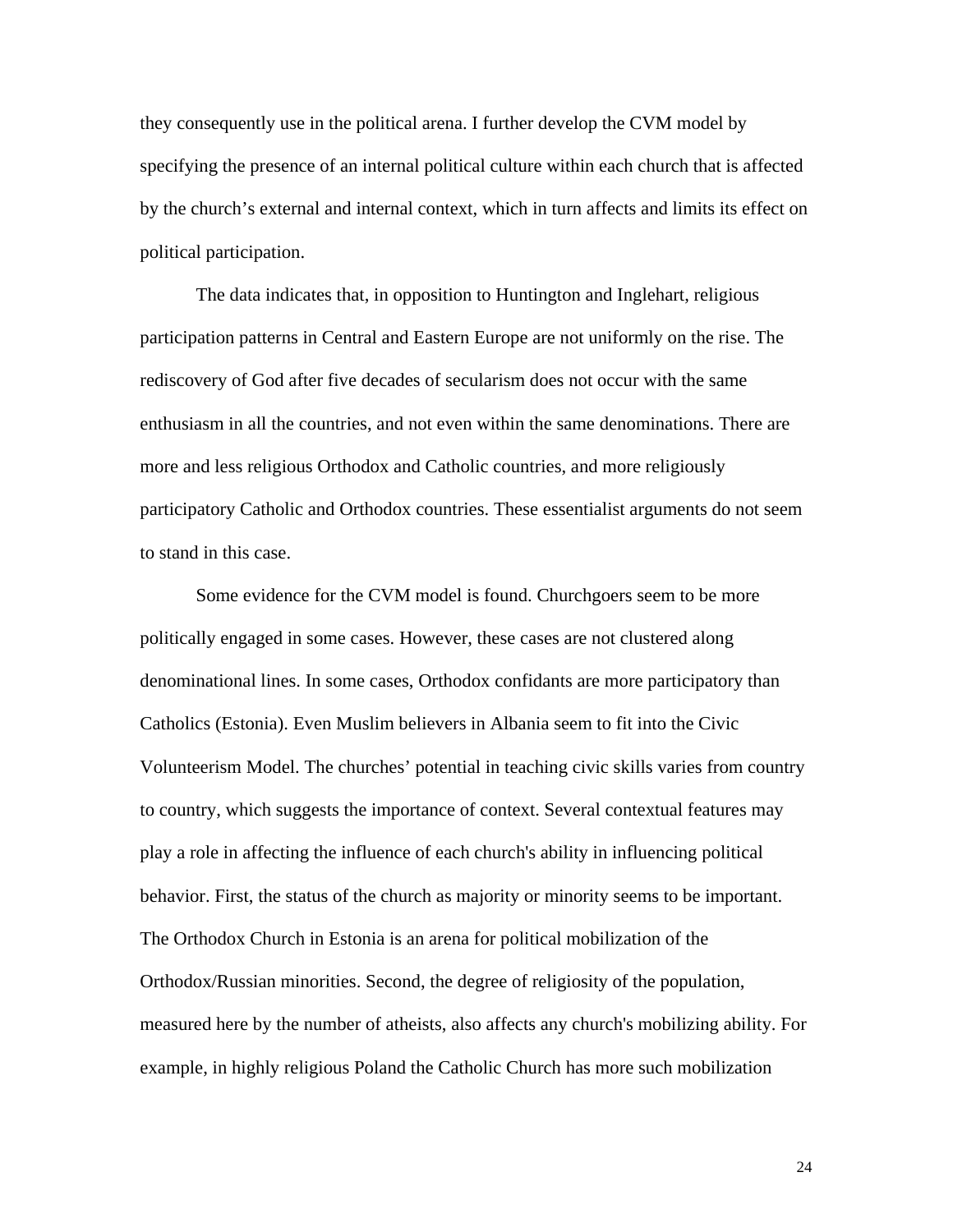power than in the more atheist Hungary or Czechoslovakia. Third, the relationship between state and church seems to be important, as emphasized in the Romanian case. The Romanian Orthodox Church recruits people to go vote, either as a civic duty, or, as shown elsewhere, because of a clear party preference, while in fact discouraging discussion and persuasion. The Romanian Orthodox Church has a very tight connection with the state, and the two are like an individisible unit.

 In conclusion, the findings of my research strongly support the importance of context. Churches act differently in different circumstances, and their effect on the society and the furthering of democratization is correspondingly different. Policy initiatives that clearly indicate a preference for the separation of state and church may not apply without nuances.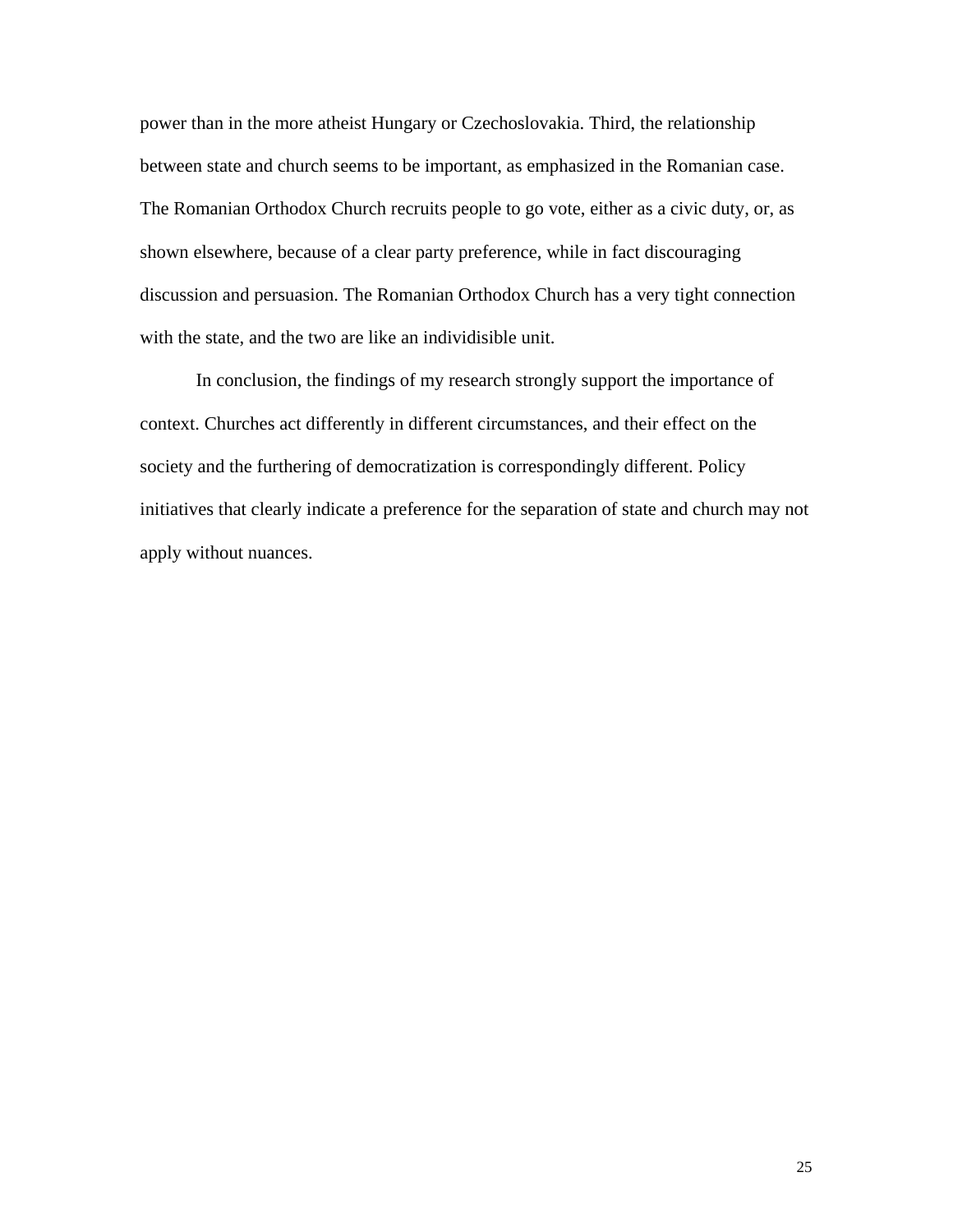# Bibliography:

- 1. Almond, Gabriel A. Sidney Verba. 1963. *The civic culture; political attitudes and democracy in five nations*, Princeton NJ: Princeton University Press.
- 2. Arato, Andrew and Jean-Louis Cohen. 1994*. Civil Society and Political Theory. Studies in Contemporary German Social Thought*. Boston, MA: MIT Press.
- 3. Barnes, Samuel H. 2001. "The Contribution of Democracy to Rebuilding Postconflict Societies," *The American Journal of International Law*, 95(1): 86-101.
- 4. Barnes, Samuel H., Peter McDonough and Antonio Lopez Pina. 1985. "The Development of Partisanship in New Democracies: The Case of Spain," *American Journal of Political Science* 29(4): 695-720.
- 5. Carothers, Thomas. 1999. *Aiding Democracy Abroad. The Learning Curve*. Washington DC: Carnegie Endowment for International Peace.
- 6. Diamond, Larry, Juan J. Linz and Seymour Martin Lipset. 1995. *Politics in developing countries: comparing experiences with democracy.* Boulder, Colo: L. Rienner Publisher.
- 7. Duch, Raymond M. 1993. "Tolerating Economic Reform: Popular Support for Transition to a Free Market in the Former Soviet Union," *The American Political Science Review* 87(3): 590-608.
- 8. Ekiert, Grzegorz. 1991. "Democratization Processes in East Central Europe: A Theoretical Reconsideration," *British Journal of Political Science* 21(3): 285-313.
- 9. Gautier, Mary L. 1997. "Church Attendance and Religious Beliefs in Postcommunist Societies*," Journal for the Scientific Study of Religion* 36(2): 289-296.
- 10. Gautier, Mary L. 1998. "Church Elites and the Restoration of Civil Society in The Communist Societies of Central Europe*," Journal of Church and State* 40(2): 289- 318.
- 11. Gill, Anthony J. 1995. "Rendering Unto Caesar? Religious Competition and Catholic Political Strategy in Latin America, " *American Journal of Political Science* 38(2): 403-425.
- 12. Hirschman, Albert O. 1970. *Exit, voice and loyalty; reponses to decline in firms, organizations and firms*, Cambridge, MA: Harvard University Press.
- 13. Huntington, Samuel P. 1996*. The clash of civilizations and the remaking of world order.* New York, NY: Simon and Schuster.
- 14. Inglehart, Ronald and Wayne E. Baker. 2000. "Modernization, Cultural Change, and the Persistence of Cultural Values," *American Sociological Review* 65(1): 19-51.
- 15. Inglehart, Ronald. 1990. *Culture in advanced industrial society*, Princeton NJ: Princeton University Press.
- 16. Kaldor, Mary and Ivan Vejvoda. 1997. "Democratization in Central and Eastern European Countries," *International Affairs* 73(1): 59-82.
- 17. Lijphart, Arend and Carlos H. Waisman (eds.). 1996*. Institutional Design in new democracies: Eastern Europe and Latin America*. Boulder, Colo: Westview Press.
- 18. Mainwarring, Scott and Matthew Soberg Shugart. 1997*. Presidentialism and democracy in Latin America.* Cambridge, UK, New York, NY, USA: Cambridge University Press.